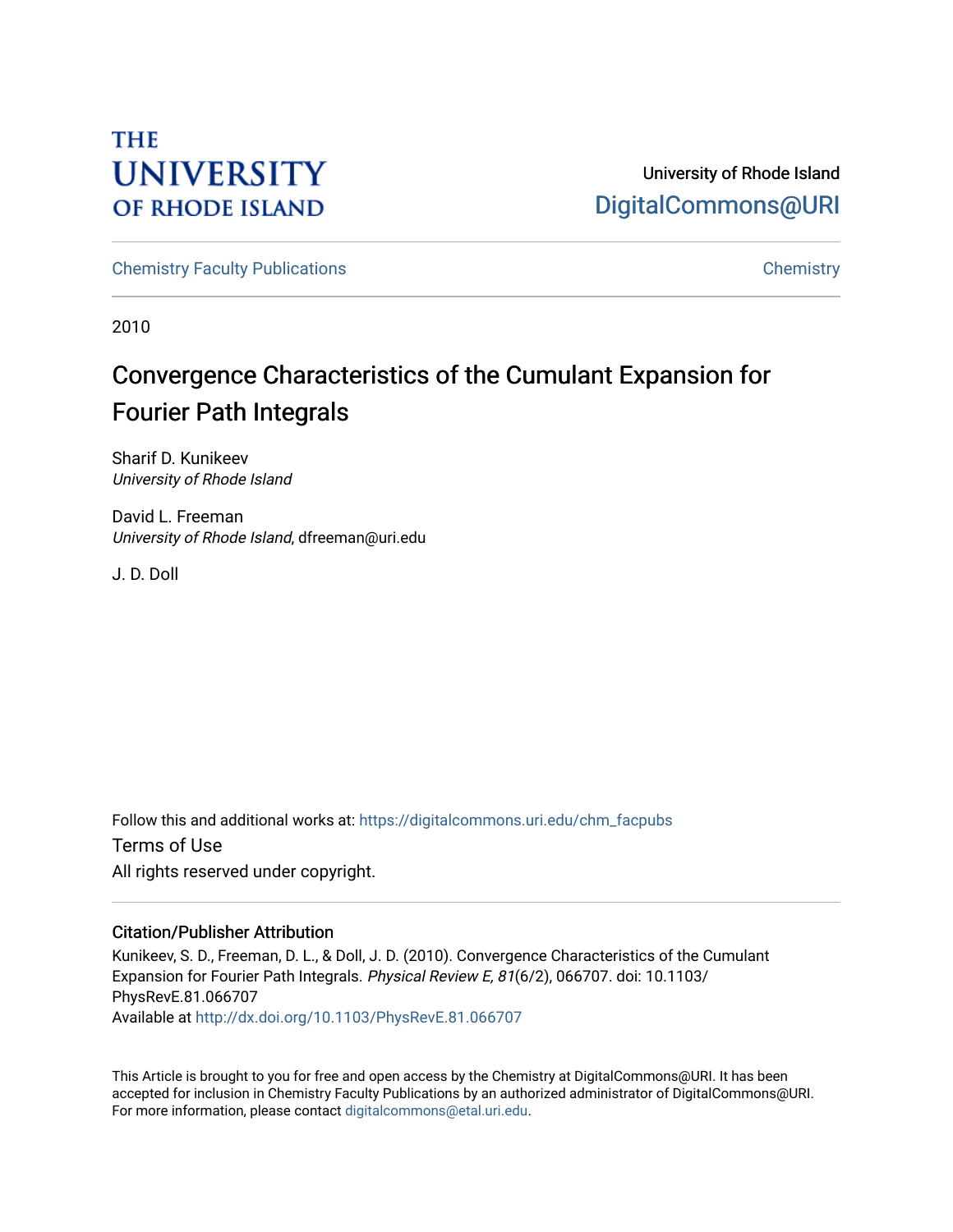## **Convergence characteristics of the cumulant expansion for Fourier path integrals**

Sharif D. Kunikeev and David L. Freeman

*Department of Chemistry, University of Rhode Island, Kingston, Rhode Island 02881, USA*

J. D. Doll

*Department of Chemistry, Brown University, Providence, Rhode Island 02912, USA* (Received 24 February 2010; published 30 June  $2010$ )

The cumulant representation of the Fourier path integral method is examined to determine the asymptotic convergence characteristics of the imaginary-time density matrix with respect to the number of path variables *N* included. It is proved that when the cumulant expansion is truncated at order  $p$ , the asymptotic convergence rate of the density matrix behaves like  $N^{-(2p+1)}$ . The complex algebra associated with the proof is simplified by introducing a diagrammatic representation of the contributing terms along with an associated linked-cluster theorem. The cumulant terms at each order are expanded in a series such that the asymptotic convergence rate is maintained without the need to calculate the full cumulant at order *p*. Using this truncated expansion of each cumulant at order *p*, the numerical cost in developing Fourier path integral expressions having convergence order  $N^{-(2p+1)}$  is shown to be approximately linear in the number of required potential energy evaluations making the method promising for actual numerical implementation.

DOI: [10.1103/PhysRevE.81.066707](http://dx.doi.org/10.1103/PhysRevE.81.066707)

PACS number(s): 02.70.Ss, 05.10.Ln

## **I. INTRODUCTION**

The path integral method  $\left[1-6\right]$  $\left[1-6\right]$  $\left[1-6\right]$  has proved to be an important and useful computational vehicle for obtaining thermodynamic properties of interacting many-particle systems in the quantum domain. In all path integral approaches the usual classical degrees of freedom in a system are augmented by an infinite set of path variables that effectively describe the quantum fluctuations about the classical trajectories. In actual simulations the infinite set of path variables is truncated, and an important issue is the rate of convergence to the exact quantum result as a function of the number of path variables actually included.

In one approach  $[2,4,7]$  $[2,4,7]$  $[2,4,7]$  $[2,4,7]$  $[2,4,7]$  to path integration the imaginarytime propagator is discretized in coordinate representation using a large set of intermediate coordinate states along with the Trotter approximation  $\lceil 8 \rceil$  $\lceil 8 \rceil$  $\lceil 8 \rceil$ . The Trotter decomposition becomes increasingly accurate as the number of discretized path variables is increased. The asymptotic convergence rate of this discretized version of path integrals is known  $[4]$  $[4]$  $[4]$  to be  $1/N^2$ , where *N* is the number of discretized points included. For problems where pair potentials are adequate, the convergence of the discretized method can be enhanced by, for example, using more accurate pair propagators  $[4]$  $[4]$  $[4]$ .

In this work we focus on an alternate path integral method [[3](#page-19-6)[,9](#page-19-7)[,10](#page-19-8)] where the quantum paths are expanded in a Fourier series, and the integration over all paths is replaced by a Riemann integral with respect to the Fourier coefficients. While exact results are obtained if the complete Fourier series containing an infinite set of terms is included, in practical applications, the number of coefficients included is truncated at *N* terms. In its primitive form this Fourier path integral method is known  $[11]$  $[11]$  $[11]$  to converge asymptotically to exact results as 1/*N*.

To enhance the asymptotic convergence rate of the Fourier method, a set of useful approaches has been developed to include approximately the contributions from the coefficients excluded when the full Fourier series is truncated. The first of these methods has been named "partial averaging," [[3,](#page-19-6)[12,](#page-19-10)[13](#page-19-11)] because integrals over the high-order Fourier path variables, the "tail integrals," are included in an average sense. Because partial averaging requires the evaluation of the Gaussian transform of the interaction potentials associated with a particular problem, and because many interaction potentials used commonly in simulations do not have finite or readily available Gaussian transforms, alternative methods have also been introduced that circumvent the need for a Gaussian transform. Among such methods are the gradient partial average method  $\left[3,13\right]$  $\left[3,13\right]$  $\left[3,13\right]$  $\left[3,13\right]$  and the reweighted path integral technique  $[14-19]$  $[14-19]$  $[14-19]$ . The asymptotic convergence rates of the full partial average method  $[19]$  $[19]$  $[19]$  and the reweighted method  $[14]$  $[14]$  $[14]$  are both  $1/N<sup>3</sup>$ , whereas the gradient partial average method converges as  $1/N^2$  [[11](#page-19-9)].

In a previous publication  $[20]$  $[20]$  $[20]$  we considered a suggestion by Singer  $\lceil 21 \rceil$  $\lceil 21 \rceil$  $\lceil 21 \rceil$  to fit the Lennard-Jones potential, which does not have a finite Gaussian transform, to a sum of two Gaussians, which have Gaussian transforms that are both analytic and finite. In that previous work we showed the fit potential to be an accurate representation of a one-dimensional Lennard-Jones system, and we explored the asymptotic convergence characteristics using a variety of Fourier path integral methods. In that work we found numerically, for the case studied, that the full partial average method reached its asymptotic limit more rapidly than the reweighted method. Recalling that the reweighted method has the same asymptotic convergence rate as the full partial average method, the results indicated that the full partial average method can be advantageous.

The partial average method can be understood  $[3,13]$  $[3,13]$  $[3,13]$  $[3,13]$  as the first term in a cumulant expansion  $[22,23]$  $[22,23]$  $[22,23]$  $[22,23]$  with respect to the tail series of the quantum density matrix. Motivated by the successful implementation of the partial average method using Gaussian fit potentials, in this work we explore the asymptotic convergence characteristics of the approach when cumulants are included to arbitrary rather than just first order. While the cumulant expansion for Fourier path integrals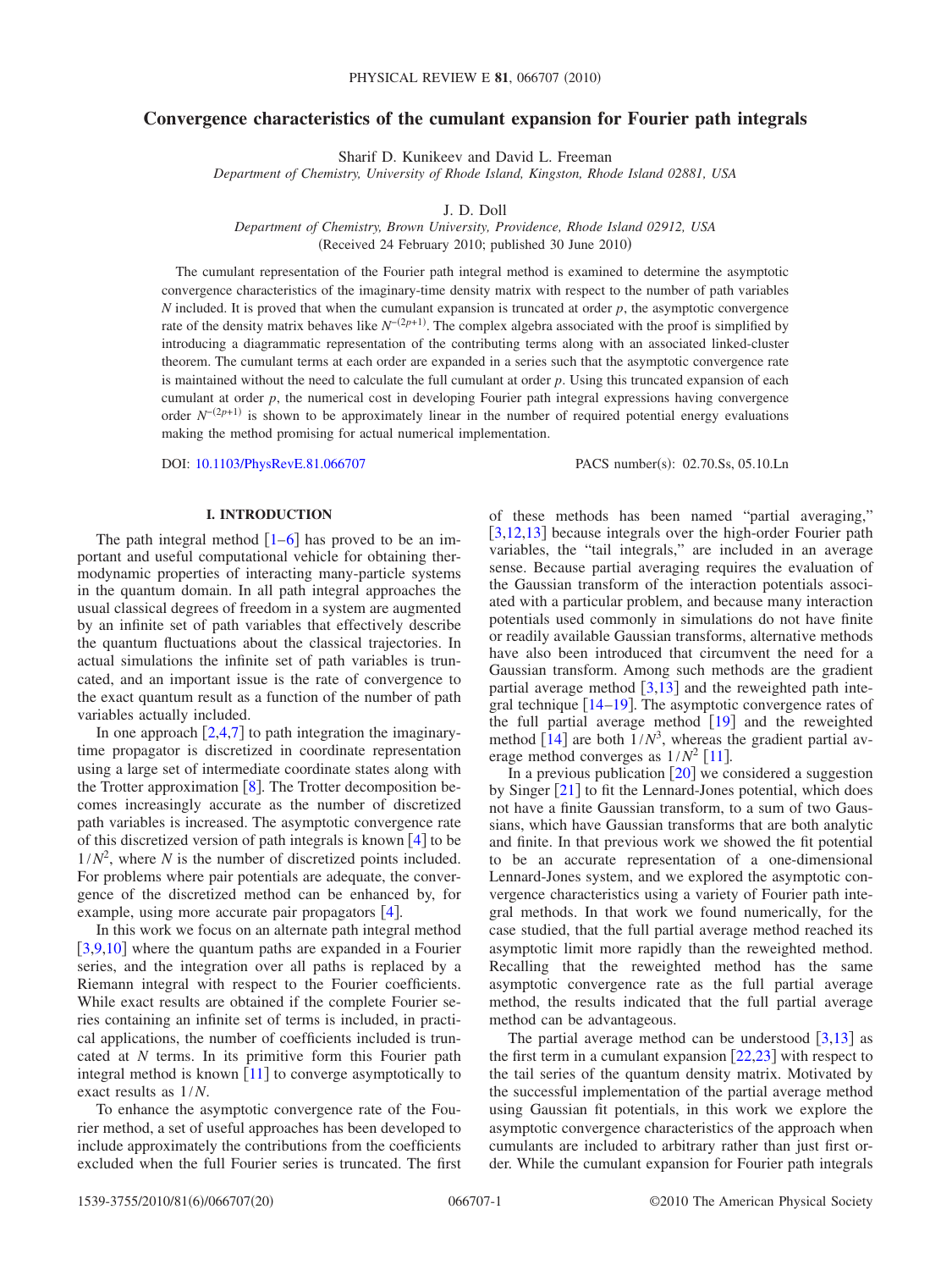has been examined through second order in previous work [[23](#page-19-17)], the properties of the full expansion have not been discussed before. The cumulant expansion by itself is not guaranteed to be convergent. In the current work we ignore potential convergence issues with respect to cumulant order so that we can explore the asymptotic convergence characteristics of the cumulant expansion with respect to the number of included path variables *N* when the cumulant expansion itself is truncated at an arbitrary but finite order *p*. The analysis is complex, because at each cumulant order beyond *p*  $=1$ , there are many terms having differing convergence characteristics with respect to *N*. We find many of the resulting terms cancel in a way that allows us to show that the resulting asymptotic convergence rate is  $N^{-(2p+1)}$ . The analysis required is simplified by using a combination of algebraic and diagrammatic methods. The diagrammatic approach allows us to prove a linked-cluster theorem that tells us which of the large number of terms at each order in *p* survive cancellation. From the proved asymptotic convergence rate, the first-order cumulant (partial averaging) converges asymptotically as  $1/N<sup>3</sup>$ , including the second-order cumulant enhances the asymptotic convergence rate to  $1/N^5$  and so on. The derivation of the  $N^{-(2p+1)}$  asymptotic convergence rate for cumulants of order *p* is a principal finding of the current work.

The derivations of the asymptotic convergence rates rely on certain expansions at each cumulant order. We show that these expansions at each cumulant order, when truncated, have the same asymptotic convergence characteristics as the full cumulants. Furthermore, the truncated expansions at each cumulant order enable the development of path integral approaches that scale approximately linearly in the number of required potential energy evaluations while retaining the *N*<sup>−(2*p*+1)</sup> asymptotic convergence rate. This important finding implies the developments described in this work are potentially important from a numerical standpoint.

The contents of the remainder of this paper are as follows. In the next section we present our theoretical developments. Included is a review of the Fourier path integral method, the full partial average method and the cumulant expansion. As examples we derive explicitly the asymptotic convergence rates of the first- through third-order cumulant terms. We then present a diagrammatic representation of the cumulant expansion that enables the derivation of the asymptotic convergence rate at any finite order of cumulant truncation. Much of the detailed examination of the convergence properties of the terms is given in two appendices. In Sec. [III](#page-13-0) we review our key findings and discuss the expected numerical work required to implement the higher-order cumulants in actual calculations.

#### **II. THEORY**

## **A. Fourier path integral representations of the density matrix and partial averaging**

In this subsection we introduce the path integral representation of the quantum imaginary-time density matrix, and demonstrate the utility of the Fourier representation of the paths in terms of a tail series. Some of the discussion in the subsection can be found in previous literature  $[3,16]$  $[3,16]$  $[3,16]$  $[3,16]$ , but we find it useful to repeat the details for clarity and to establish the notation needed for the subsequent development. For simplicity we assume a one-dimensional system with the extension to multidimensional systems to be presented with numerical examples in a separate publication.

We consider the Fourier representation of the Feynman-Kac formula for the quantum density matrix  $\lceil 6 \rceil$  $\lceil 6 \rceil$  $\lceil 6 \rceil$ 

<span id="page-2-0"></span>
$$
\rho(x, x'; \beta) = \rho_{fp}(x, x'; \beta) K(x, x'; \beta)
$$
  
=  $\rho_{fp}(x, x'; \beta) \prod_{k=1}^{\infty} \left( \int_{-\infty}^{\infty} \frac{da_k}{\sqrt{2\pi}} \exp\left(-\frac{1}{2}a_k^2\right) \right)$   
× $\exp(-\beta \bar{V}(x, x', \{a_k\}; \beta))$  (1)

where  $\rho_{fp}$  is the free-particle density matrix and  $\beta = 1/(k_B T)$ the inverse temperature with  $k_B$  the Boltzmann constant. We have used the notation

$$
\overline{f} = \int_0^1 f[x(u)]du
$$
 (2)

to represent an average of a function *f* with respect to the "imaginary-time" variable u. In a similar manner, for a function *g* of two or more variables, we can write

$$
\overline{g} = \int_0^1 du_1 \int_0^1 du_2 \dots g[x(u_1), y(u_2), \dots].
$$
 (3)

<span id="page-2-1"></span>Using this notation the time average of the potential in Eq.  $(1)$  $(1)$  $(1)$  is

$$
\overline{V}(x, x', \{a_k\}; \beta) = \int_0^1 du V[x_r(u) + \sigma \vec{a} \cdot \vec{\Lambda}(u)], \qquad (4)
$$

with

$$
x_r(u) = x + (x'-x)u,\tag{5}
$$

$$
\sigma = \sqrt{\frac{\hbar^2 \beta}{m}},\tag{6}
$$

$$
\vec{a} = (a_1, a_2, \ldots),\tag{7}
$$

$$
\vec{\Lambda}(u) = [\Lambda_1(u), \Lambda_2(u), \dots], \tag{8}
$$

$$
\Lambda_k(u) = \sqrt{2} \frac{\sin(\pi ku)}{\pi k},\tag{9}
$$

and  $m$  is the particle's mass. The paths in Eq.  $(4)$  $(4)$  $(4)$ , starting at coordinate *x* and ending at coordinate *x*, are expanded in Fourier series, and each path is parametrized by an infinite set of Fourier coefficients  $(a_1, a_2, \ldots)$ . In order to calculate integral over the paths in Eq.  $(1)$  $(1)$  $(1)$ , one needs to carry out an infinite-dimensional integration over Fourier coefficients  $a_1, a_2, \ldots$  Because an infinite-dimensional integration is not numerically feasible, we truncate to a finite dimensional integral. The resulting finite dimensional integration converges to the exact result as the number of integration variables increases. To this end, we divide infinite-dimensional integral Eq. ([1](#page-2-0)) into a finite dimensional integral over the first *N*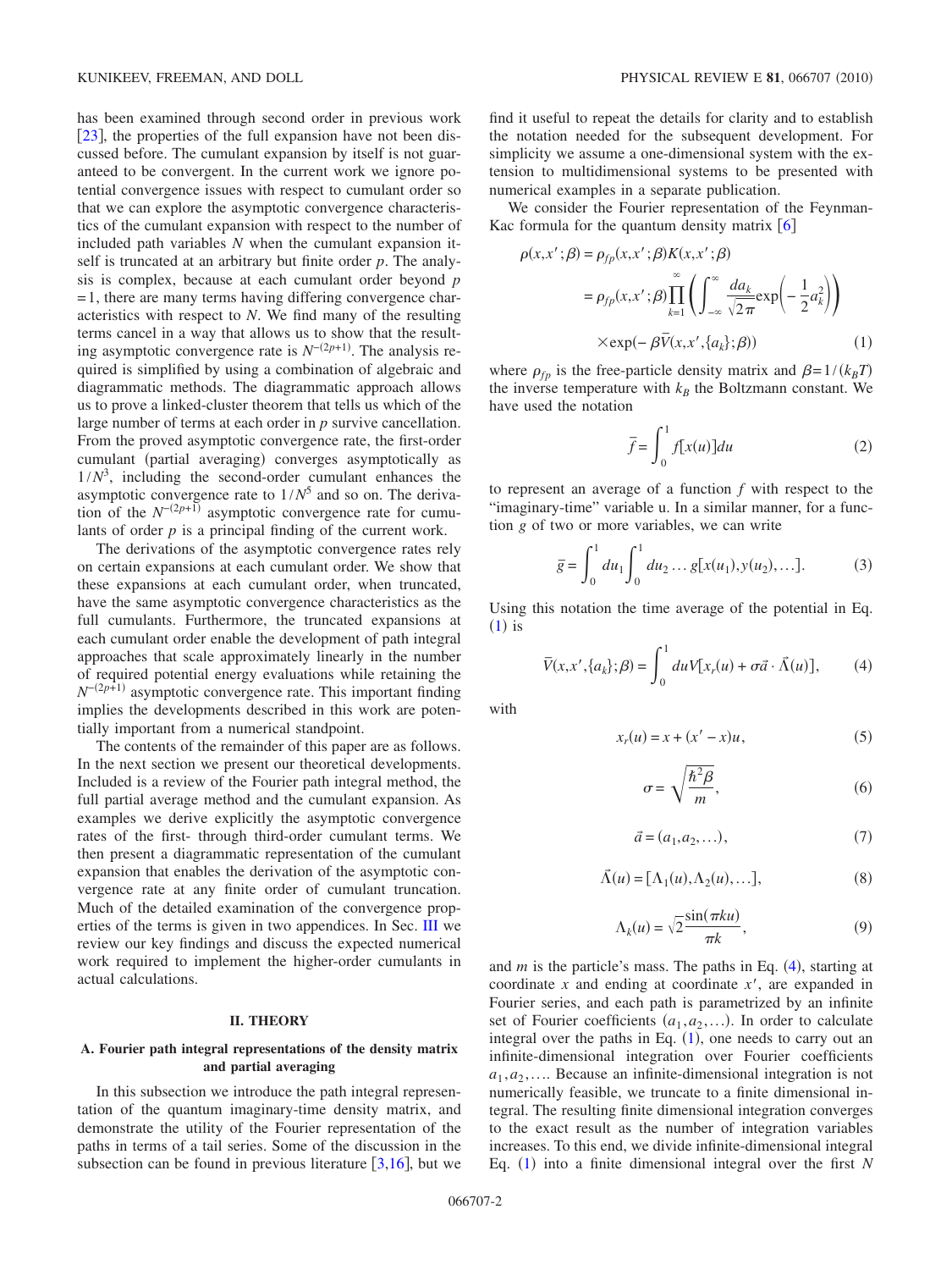variables  $\vec{a}_N = (a_1, a_2, \dots, a_N)$  and the tail integration (TI) over the infinite-dimensional tail  $\vec{a}_{N+1} = (a_{N+1}, a_{N+2}, \ldots)$ 

<span id="page-3-6"></span>
$$
K(x, x'; \beta) = \prod_{k=1}^{N} \left[ \int_{-\infty}^{\infty} \frac{da_k}{\sqrt{2\pi}} \exp\left(-\frac{1}{2}a_k^2\right) \right] \langle \exp(-\beta \overline{V}) \rangle_{TI}
$$
\n(10)

<span id="page-3-0"></span>where the TI denotes the tail integration

$$
\langle \exp(-\beta \overline{V}) \rangle_{TI} = \prod_{k=N+1}^{\infty} \left[ \int_{-\infty}^{\infty} \frac{da_k}{\sqrt{2\pi}} \exp\left(-\frac{1}{2}a_k^2\right) \right]
$$

$$
\times \exp\left\{-\beta \int_0^1 du V[x_N(u)] + \sigma \vec{a}_{N+1} \cdot \vec{\Lambda}_{N+1}(u)] \right\}.
$$
(11)

In Eq.  $(11)$  $(11)$  $(11)$  we have introduced the notation

$$
x_N(u) = x_r(u) + \vec{a}_N \cdot \vec{\Lambda}_N(u) = x_r(u) + \sum_{k=1}^N a_k \Lambda_k(u).
$$
 (12)

<span id="page-3-1"></span>The TI variables appear in the argument of potential function linearly, which can be expressed as a scalar product

$$
\vec{a}_{N+1} \cdot \vec{\Lambda}_{N+1}(u) = \sum_{k=N+1}^{\infty} a_k \Lambda_k(u). \tag{13}
$$

Equation  $(13)$  $(13)$  $(13)$  suggests a possible change of integration variables to a set of projection variables onto the vectors  $\vec{\Lambda}_{N+1}(u)$ , so that integration in the subspace orthogonal to this projection subspace might be performed trivially. The problem with a direct realization of this idea is that Eq.  $(1)$  $(1)$  $(1)$ contains an integration over *u*, and we have a continuum set of vectors  $\vec{\Lambda}_{N+1}(u)$ . However, we can use the linearity of the integration operation allowing the order of integration in Eq.  $(11)$  $(11)$  $(11)$  to be changed. To understand how the change of integration order helps evaluate Eq.  $(11)$  $(11)$  $(11)$ , we expand the exponential function using a Taylor series

$$
\langle \exp(-\beta \overline{V}) \rangle_{TI} = 1 + \sum_{p=1}^{\infty} \frac{(-\beta)^p}{p!} \mu_p,
$$
 (14)

<span id="page-3-5"></span>where the TI of the *p*th power of  $\overline{V}$  defines the *p*th order moment

<span id="page-3-2"></span>
$$
\mu_p \equiv \left\langle \left( \int_0^1 du V[x_N(u) + \sigma \vec{a}_{N+1} \cdot \vec{\Lambda}_{N+1}(u)] \right)^p \right\rangle_{TI}
$$

$$
= \int_0^1 \cdots \int_0^1 du_1 \cdots du_p \left\langle \prod_{k=1}^p V[x_N(u_k) + \sigma \vec{a}_{N+1} \cdot \vec{\Lambda}_{N+1}(u_k)] \right\rangle_{TI}.
$$
(15)

In the second line of Eq.  $(15)$  $(15)$  $(15)$  we have interchanged the order of integration over *u*-variables and the TI variables  $\vec{a}_{N+1}$ . At a fixed set of external time variables  $\{u_1, \ldots, u_p\}$ , we now have

a fixed set of vectors  $\{\tilde{\Lambda}_{N+1}(u_1), \ldots, \tilde{\Lambda}_{N+1}(u_p)\}\)$  on which the vector  $\vec{a}_{N+1}$  is projected. To proceed further, we recognize that in general, the  $\tilde{\Lambda}$  vectors are not orthonormalized. It is useful if we normalize the vectors and introduce nonorthogonal unit vectors

$$
\vec{g}_k \equiv \vec{\Lambda}_{N+1}(u_k) / \sqrt{\varepsilon(u_k)}, \quad k = 1, 2, \dots, p \tag{16}
$$

<span id="page-3-3"></span>where square of the normalization factor

$$
\varepsilon(u_k) = \gamma(u_k, u_k) \equiv \vec{\Lambda}_{N+1}(u_k) \cdot \vec{\Lambda}_{N+1}(u_k) = \sum_{n=N+1}^{\infty} \Lambda_n^2(u_k)
$$
\n(17)

is a natural small parameter useful for much of the analysis found in the remainder of this work. We write

$$
\varepsilon(u_k) \sim \frac{1}{N},\tag{18}
$$

which, as explained and used in Ref.  $[20]$  $[20]$  $[20]$ , is a shorthand notation for asymptotic behavior of an integral with respect to *u* of the product of  $\varepsilon(u)$  and a smooth function  $f(u)$ ; i.e.,

$$
\int_0^1 du \varepsilon(u) f(u) = O\left(\frac{1}{N}\right).
$$
 (19)

The set of vectors  $\{\vec{g}_k\}$  defined in Eq. ([16](#page-3-3)) is normalized but not orthogonal. It is useful to work with an orthogonal set that can by obtained from  ${g_k}$  using Gramm-Schmidt orthogonalization procedure

$$
\vec{g}_k = \sum_{i=1}^k \alpha_{ki} \vec{e}_i, \quad \sum_{i=1}^k \alpha_{ki}^2 = 1,
$$
 (20)

where the vectors  $\{\vec{e}_1, \dots, \vec{e}_p\}$  are expanded to ensure orthogonality; i.e.,  $\vec{e}_i \cdot \vec{e}_k = \delta_{ik}$ . The coefficients  $\alpha_{ki}$  and the vectors  $\vec{e}$ <sub>i</sub> can be easily calculated using the standard recurrence relations, so that we obtain

$$
\vec{e}_k = \left(\vec{g}_k - \sum_{i=1}^{k-1} \alpha_{ki} \vec{e}_i\right) / \alpha_{kk},\tag{21}
$$

<span id="page-3-7"></span><span id="page-3-4"></span>where

$$
\alpha_{ki} = \vec{g}_k \cdot \vec{e}_i, \quad i = 1, \cdots, k - 1,
$$
\n(22)

$$
\alpha_{kk} = \sqrt{1 - \sum_{i=1}^{k-1} (\vec{g}_k \cdot \vec{e}_i)^2}.
$$
 (23)

Using these relations, we obtain, e.g., for the first three vectors

$$
\vec{e}_1 = \vec{g}_1, \quad \vec{e}_2 = (\vec{g}_2 - g_{21}\vec{g}_1)/\sqrt{1 - g_{21}^2},
$$
  

$$
\vec{e}_3 = (\vec{g}_3 - g_{31}\vec{g}_1 - (\vec{g}_3 \cdot \vec{e}_2)\vec{g}_2)/\sqrt{1 - g_{31}^2 - (\vec{g}_3 \cdot \vec{e}_2)^2},
$$
  

$$
\vec{g}_3 \cdot \vec{e}_2 = (g_{32} - g_{21}g_{31})/\sqrt{1 - g_{21}^2},
$$
 (24)

where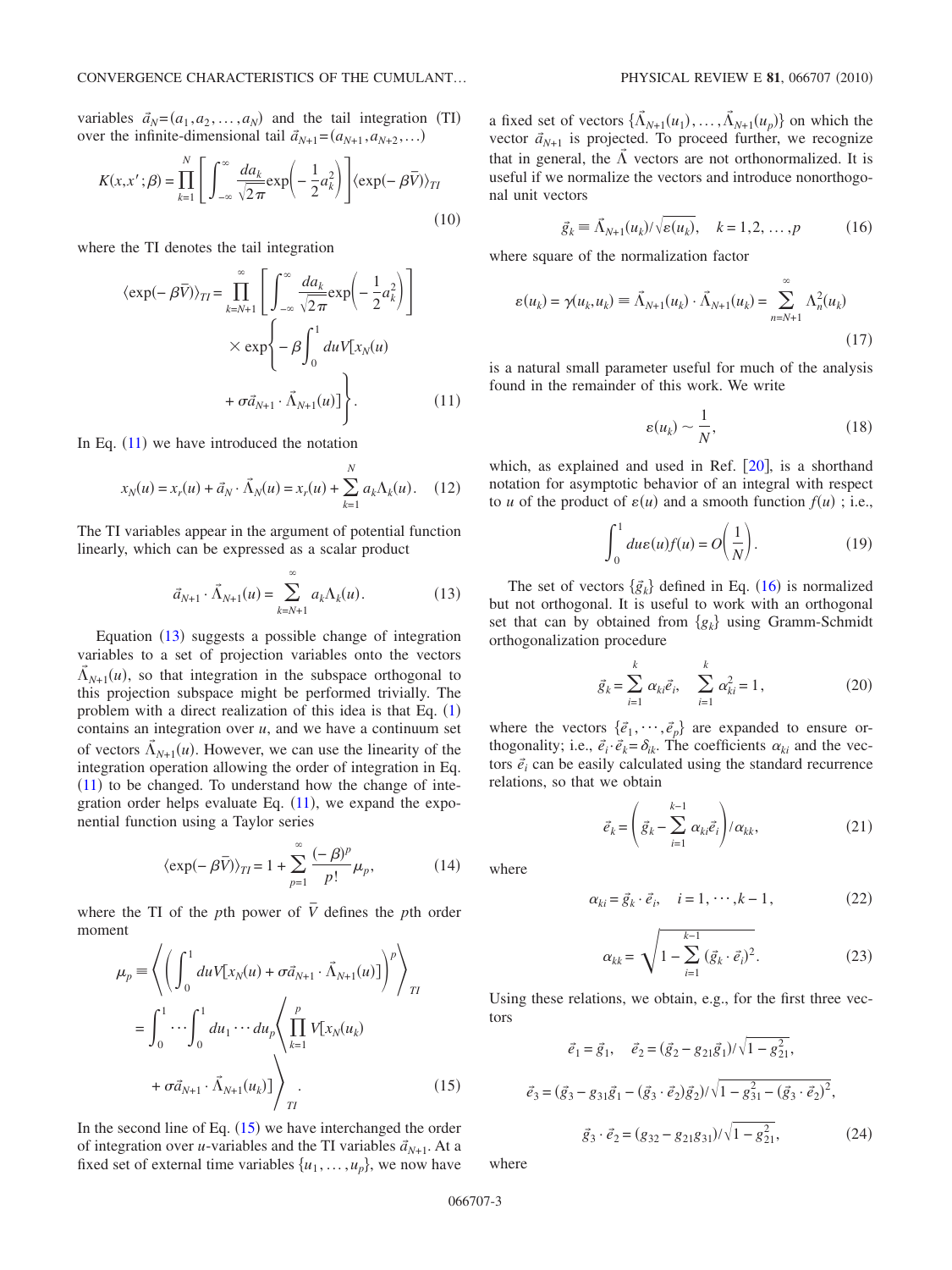<span id="page-4-4"></span>and

$$
\gamma_{ik} \equiv \gamma(u_i, u_k) = \tilde{\Lambda}_{N+1}(u_i) \cdot \tilde{\Lambda}_{N+1}(u_k)
$$
  

$$
= \min(u_i, u_k) - u_i u_k - \sum_{n=1}^{N} \Lambda_n(u_i) \Lambda_n(u_k).
$$
 (26)

Using the orthonormal set of constructed vectors, Eq.  $(13)$  $(13)$  $(13)$ becomes

$$
\vec{a}_{N+1} \cdot \vec{\Lambda}_{N+1}(u_k) = \sqrt{\varepsilon(u_k)} \sum_{i=1}^k \alpha_{ki} \vec{a}_{N+1} \cdot \vec{e}_i = \sqrt{\varepsilon(u_k)} \sum_{i=1}^k \alpha_{ki} \xi_i
$$
\n(27)

where  $\xi_i$  denotes a projection of vector  $\vec{a}_{N+1}$  onto  $\vec{e}_i$ .

The TI in Eq.  $(15)$  $(15)$  $(15)$  can be geometrically interpreted as an integration in an infinite-dimensional vector space whose elements are all possible vectors  $\vec{a}_{N+1}$ . If we choose  $\{\vec{e}_1, \dots, \vec{e}_p\}$ as the first *p* basis vectors, then an arbitrary vector will have the first *p* components  $\{\xi_1, \dots, \xi_p\}$ . Because the arguments of the potential function do not depend on the orthogonal projections, the integral with respect to the infinite set of components  $\{\xi_{p+1}, \xi_{p+2}, \dots\}$  in the directions orthogonal to the span of  $\{\vec{e}_1, \dots, \vec{e}_p\}$  can be evaluated analytically in Eq. ([11](#page-3-0)) to give unity. As a result the TI in Eq.  $(15)$  $(15)$  $(15)$  is reduced to a *p*-dimensional Gaussian transform of the product of *p* potential functions

<span id="page-4-5"></span>
$$
\mu_p = \overline{G_p(u_1, \dots, u_p)} \equiv \int_0^1 \dots \int_0^1 du_1 \dots du_p G_p(u_1, \dots, u_p),
$$
\n(28)

<span id="page-4-0"></span>
$$
G_p(u_1, ..., u_p) = \left\langle \prod_{k=1}^p V(x_N(u_k) + \sigma \vec{a}_{N+1} \cdot \vec{\Lambda}_{N+1}(u_k)) \right\rangle_{TI}
$$
  

$$
= \prod_{j=1}^p \left( \int_{-\infty}^{\infty} \frac{d\xi_j}{\sqrt{2\pi}} \exp\left(-\frac{1}{2}\xi_j^2\right) \right)
$$
  

$$
\times \prod_{k=1}^p V\left[x_N(u_k) + \sigma \sqrt{\varepsilon(u_k)} \sum_{i=1}^k \alpha_{ki} \xi_i \right].
$$
 (29)

We can modify the arguments of the potential functions in Eq.  $(29)$  $(29)$  $(29)$  to produce the partial average expression [[13](#page-19-11)] for the density matrix derived previously using alternate methods. We define  $\Delta_k$  using the expressions

$$
x_N(u_k) + \sigma \sqrt{\varepsilon(u_k)} \sum_{i=1}^k \alpha_{ki} \xi_i = x_N(u_k) + \sigma \sqrt{\varepsilon(u_k)} \xi_k + \Delta_k,
$$
\n(30)

where

$$
\Delta_k = \sigma \sqrt{\varepsilon(u_k)} \begin{cases} 0, & k = 1 \\ \sum_{i=1}^{k-1} \alpha_{ki} \xi_i + (\alpha_{kk} - 1) \xi_k, & k \ge 2 \end{cases} (31)
$$

<span id="page-4-1"></span>From the definition of the coefficients  $\alpha_{ki}$ , *i*=1,...,*k*-1, it is evident the coefficients are small for large *N*. Then for  $N \rightarrow \infty$ , we observe that at  $k \ge 2$ 

$$
\Delta_k \sim \sigma \sqrt{\varepsilon(u_k)} \left( \sum_{i=1}^{k-1} \alpha_{ki} \xi_i - \frac{1}{2} \xi_k \sum_{i=1}^{k-1} \alpha_{ki}^2 \right). \tag{32}
$$

We can obtain the explicit asymptotic behavior for Eqs.  $(22)$  $(22)$  $(22)$ and  $(32)$  $(32)$  $(32)$  by using the following asymptotic expressions derived in Appendix A.

<span id="page-4-2"></span>
$$
I_2(k) \equiv \int_0^1 \int_0^1 du_1 du_2 [\gamma(u_1, u_2)]^k f_1(u_1) f_2(u_2)
$$
  
= 
$$
\begin{cases} O\left(\frac{1}{N^{k+2}}\right), & k \text{ is odd} \\ O\left(\frac{1}{N^{k+1}}\right), & k \text{ is even} \end{cases}
$$
 (33)

where  $f_i(u_i)$ ,  $i=1,2$  are smooth functions and  $k=1,2,...$ From Eqs.  $(22)$  $(22)$  $(22)$  and  $(32)$  $(32)$  $(32)$  and asymptotic estimates Eq.  $(33)$  $(33)$  $(33)$ , it follows that

$$
\alpha_{ki} \sim g_{ki} = \gamma(u_k, u_i) / \sqrt{\varepsilon(u_k)\varepsilon(u_i)},
$$

$$
\gamma_{ki} \sim \frac{1}{N^3}, \quad \gamma_{ki}^2 \sim \frac{1}{N^3}
$$

and

$$
\Delta_k \sim \gamma^2(u_k, u_i)/\sqrt{\varepsilon(u_k)\varepsilon^2(u_i)} \sim 1/N^{3/2}.
$$

If we neglect the  $\Delta_k$  terms at  $k \geq 2$  in Eq. ([29](#page-4-0)) we find that the integration over  $\xi_1, \ldots, \xi_p$  variables in Eq. ([29](#page-4-0)) is reduced to a product of *p* one-dimensional integrals so that  $\mu_p = \mu_1^p$ . Consequently, the infinite power series is summed to produce an exponential function

$$
1 + \sum_{p=1}^{\infty} \frac{(-\beta)^p}{p!} \mu_1^p = \exp(-\beta \mu_1), \tag{34}
$$

<span id="page-4-3"></span>giving the so-called partial averaging (PA) formula first obtained by Doll  $et$  al.  $\lceil 12 \rceil$  $\lceil 12 \rceil$  $\lceil 12 \rceil$ 

#### **B. Cumulant expansion of the density matrix**

As shown elsewhere  $\left[23\right]$  $\left[23\right]$  $\left[23\right]$  the partial average method expressed in Eq.  $(34)$  $(34)$  $(34)$  is the first term in the cumulant expansion of the density matrix. In this subsection we review the cumulant expansion and derive the asymptotic convergence characteristics of the various cumulant terms for the Fourier representation of the quantum density matrix. Much of what appears in the initial part of this subsection, in particular the defining relations for the cumulants, can be found elsewhere in the literature  $[22]$  $[22]$  $[22]$ . However, we find it useful to spell out some well-known details to make the subsequent notation and discussion clear.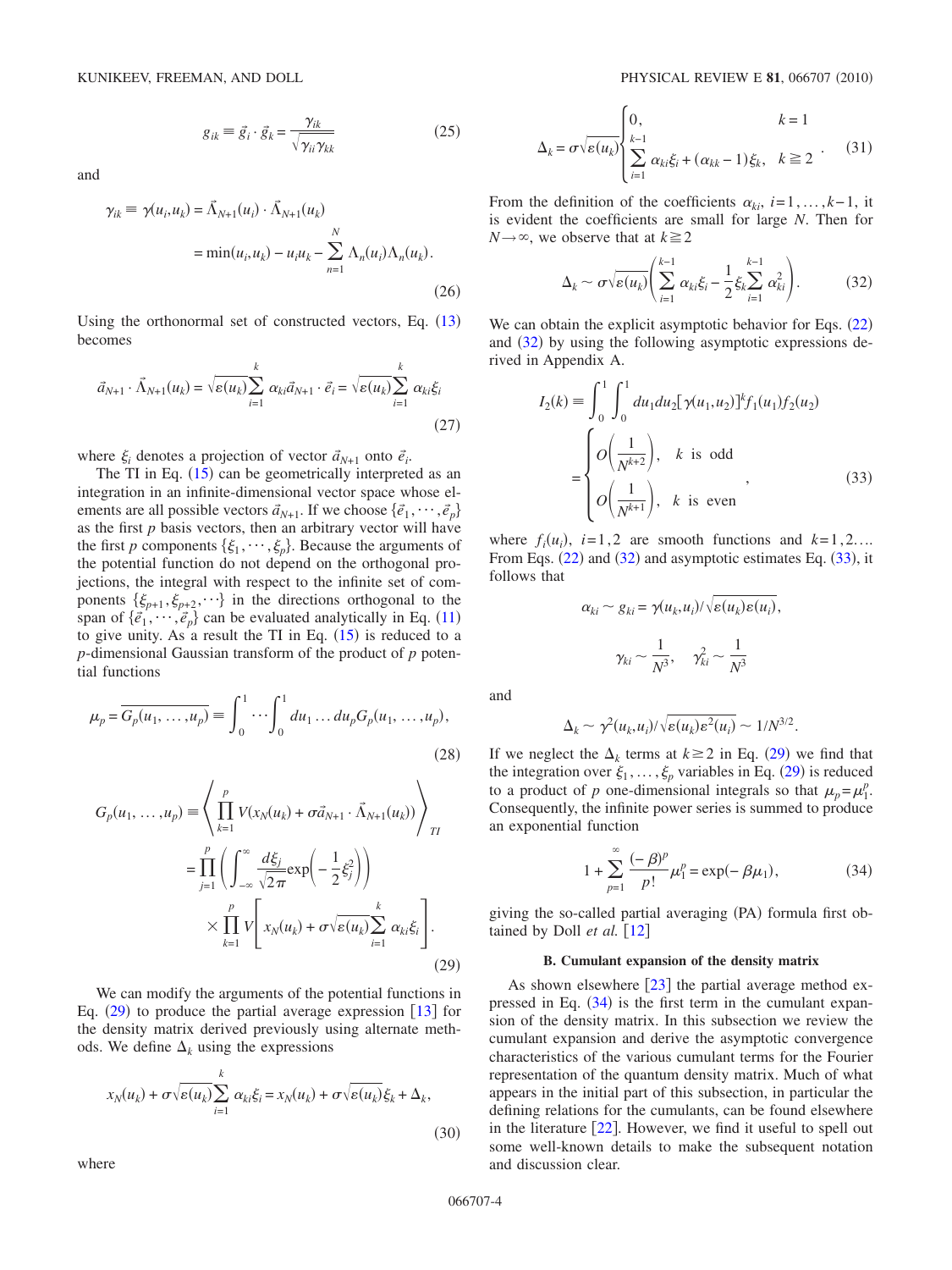The cumulant expansion can be obtained from Eq.  $(14)$  $(14)$  $(14)$  by writing

$$
\langle \exp(-\beta \bar{V}) \rangle_{TI} = 1 + \sum_{p=1}^{\infty} \frac{(-\beta)^p}{p!} \mu_p \equiv \exp(V_c), \qquad (35)
$$

where

<span id="page-5-0"></span>
$$
\mathcal{V}_c = \ln\left(1 + \sum_{p=1}^{\infty} \frac{(-\beta)^p}{p!} \mu_p\right) = -\sum_{k=1}^{\infty} \frac{1}{k} \left[-\sum_{p=1}^{\infty} \frac{(-\beta)^p}{p!} \mu_p\right]^k
$$

$$
= \sum_{k=1}^{\infty} \frac{(-\beta)^k}{k!} \mu_{ck}.
$$
(36)

The last line of Eq.  $(36)$  $(36)$  $(36)$  is obtained by collecting the terms with the same power  $k$  of the potential function [or parameter  $\beta$ ] in

<span id="page-5-1"></span>
$$
\mu_{ck} = \sum_{r=1}^{k} \frac{(-1)^{r+1}}{r} \sum_{p_1, \cdots, p_r \in C_{kr}} \frac{k!}{p_1! \cdots p_r!} \mu_{p_1} \cdots \mu_{p_r}.
$$
 (37)

<span id="page-5-2"></span>The summation of the integer indices  $p_1, \dots, p_r \ge 1$  is restricted by the relation

$$
C_{kr} = \left\{ (p_1, \dots, p_r) : \sum_{j=1}^r p_j = k \right\}.
$$
 (38)

<span id="page-5-3"></span>Using Eqs.  $(37)$  $(37)$  $(37)$  and  $(38)$  $(38)$  $(38)$ , the relations between the first four cumulants and the moments are

$$
\mu_{c1} = \mu_1,
$$
  
\n
$$
\mu_{c2} = \mu_2 - \mu_1^2,
$$
  
\n
$$
\mu_{c3} = \mu_3 - 3\mu_2\mu_1 + 2\mu_1^3.
$$
  
\n
$$
\mu_{c4} = \mu_4 - (4\mu_3\mu_1 + 3\mu_2^2) + 12\mu_2\mu_1^2 - 6\mu_1^4
$$
 (39)

Given that the PA approximation is the first-order cumulant, the errors in the partial average method are determined by the second, third and higher-order cumulant terms. In a similar fashion the error in the second-order cumulant is determined by the third-, fourth- and higher-order terms. Using Eqs. ([39](#page-5-3)), one can also express the moments in terms of the cumulants

<span id="page-5-7"></span>
$$
\mu_1 = \mu_{c1},
$$
  
\n
$$
\mu_2 = \mu_{c2} + \mu_{c1}^2,
$$
  
\n
$$
\mu_3 = \mu_{c3} + 3\mu_{c2}\mu_{c1} + \mu_{c1}^3,
$$
  
\n
$$
\mu_4 = \mu_{c4} + 4\mu_{c3}\mu_{c1} + 3\mu_{c2}^2 + 6\mu_{c2}\mu_{c1}^2 + \mu_{c1}^4.
$$
 (40)

These equations relating the cumulants and the moments can also be interpreted as recurrence relations that allow the expression of the higher-order cumulants in terms of lowerorder ones. A general expression for the *p*th order moment can be derived by comparing coefficients in the power series expansion

<span id="page-5-4"></span>
$$
1 + \sum_{p=1}^{\infty} \frac{x^p}{p!} \mu_p = \exp\left(\sum_{k=1}^{\infty} \frac{x^k}{k!} \mu_{ck}\right) = \sum_{j=0}^{\infty} \frac{1}{j!} \left(\sum_{k=1}^{\infty} \frac{x^k}{k!} \mu_{ck}\right)^j
$$
(41)

<span id="page-5-5"></span>From Eq.  $(41)$  $(41)$  $(41)$  we obtain

$$
\mu_{p} = \frac{d^{p}}{dx^{p}} \sum_{j=1}^{\infty} \frac{1}{j!} \left( \sum_{k=1}^{\infty} \frac{x^{k}}{k!} \mu_{ck} \right)^{j} \Big|_{x=0}
$$
  
\n
$$
= \frac{1}{1!} \sum_{k_{1}=1}^{\infty} \frac{\mu_{ck_{1}}}{k_{1}!} \frac{d^{p}x^{k_{1}}}{dx^{p}} \Big|_{x=0}
$$
  
\n
$$
+ \frac{1}{2!} \sum_{k_{1},k_{2}=1}^{\infty} \frac{\mu_{ck_{1}}\mu_{ck_{2}}}{k_{1}!k_{2}!} \frac{d^{p}x^{k_{1}+k_{2}}}{dx^{p}} \Big|_{x=0} + ...
$$
  
\n
$$
= \mu_{cp} + \frac{1}{2!} \sum_{k_{1},k_{2}=1}^{\infty} \frac{p!}{k_{1}!k_{2}!} \mu_{ck_{1}} \mu_{ck_{2}} + ...
$$
  
\n
$$
+ \frac{1}{r!} \sum_{k_{1},...,k_{r}=1}^{\infty} \frac{p!}{k_{1}!...k_{r}!} \mu_{ck_{1}} ... \mu_{ck_{r}} + ... + \mu_{c1}^{p}
$$
  
\n
$$
k_{1}+...+k_{r}=p} \tag{42}
$$

The general term in Eq.  $(42)$  $(42)$  $(42)$  contains the factor

$$
\frac{p!}{k_1!\ldots k_r!},
$$

which defines the number of ways of grouping *p* objects into *r* groups of sizes  $k_1, k_2, \ldots, k_r$ , when the order within each group does not matter. These combinatorics imply that Eq.  $(42)$  $(42)$  $(42)$  can be represented as a sum over all partitions of  $\{1,\ldots,p\}$  vertices

$$
\mu_p = \sum_{r=1}^p \sum_{S_1, S_2, \dots, S_r} \mu_c[S_1] \mu_c[S_2] \dots \mu_c[S_r],
$$
 (43)

<span id="page-5-6"></span>where we have introduced a partition  $S_1, S_2, \ldots, S_r$  of a set of natural numbers  $\{1, \ldots, p\}$ . As discussed elsewhere [[22](#page-19-16)], if a partition  $S_1, S_2, \ldots, S_r$  contains, respectively,  $k_1, k_2, \ldots, k_r$  elements such that  $k_1 + k_2 + \cdots + k_r = p$ , then  $\mu_c[S_1] = \mu_{ck_1}, \dots, \mu_c[S_r] = \mu_{ck_r}$ . The term in Eq. ([43](#page-5-6)) for  $r = 1$ corresponds to  $\mu_{cp}$ . The resulting expression is

<span id="page-5-8"></span>
$$
\mu_{cp} = \mu_p - \sum_{r=2}^p \sum_{S_1, S_2, \dots, S_r} \mu_c[S_1] \mu_c[S_2] \dots \mu_c[S_r]
$$
 (44)

where the summation is performed over the "proper partitions" when  $r \geq 2$ . To illustrate the idea of partitions, we show in Fig. [1](#page-6-0) all possible partitions for case  $p=4$  by connecting vertices 1,…,4 by lines. Figure [1](#page-6-0) can be compared to the last line of Eq.  $(40)$  $(40)$  $(40)$ . The first line from the top in Fig. [1](#page-6-0) displays the "improper partition"  $S_1 = (1,2,3,4)$  at  $r=1$ , which corresponds to the term  $\mu_{c4}$  in Eq. ([40](#page-5-7)). The partitions  $S_1$ ,  $S_2$  at  $r=2$  divide vertices into two groups. The first group shown in the second line consists of a cluster of three vertices and a cluster containing a single vertex. The second group shown in the third line consists of two clusters each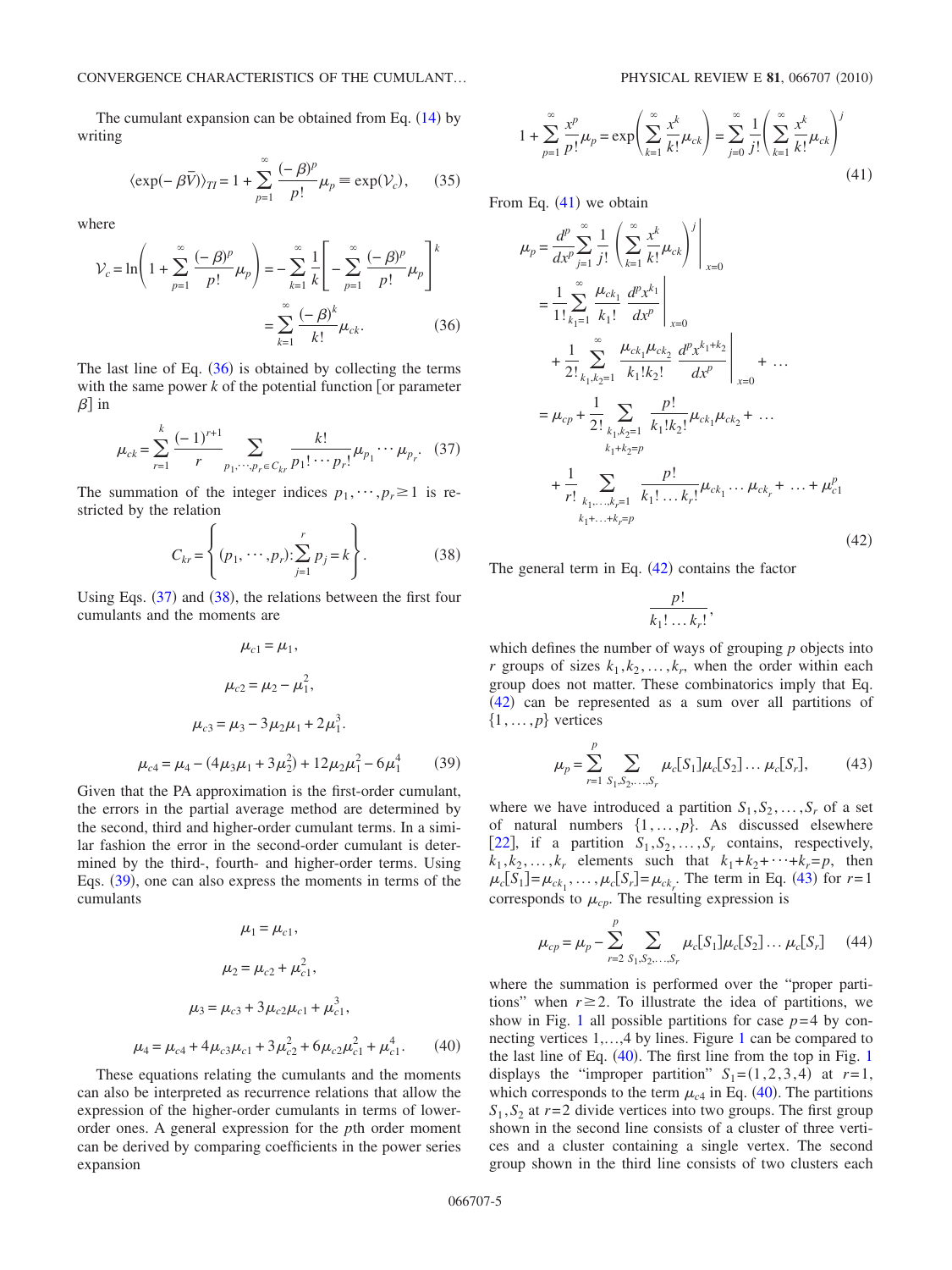<span id="page-6-0"></span>

FIG. 1. Graphical representation of set partitions that provide the coefficients in the cumulant expansion. The top diagram represents the improper partition  $S = (1,2,3,4)$ . The second line represents all ways of partitioning three elements into one group with the fourth element remaining. The third line shows all possible pair partitions, the fourth and fifth lines represent partitions containing a single pair, and the final line shows the last possibility consisting of four clusters each with a single vertex. Each of the lines correspond in order to the five terms in Eq.  $(40)$  $(40)$  $(40)$  with the corresponding product of cumulants and associated coefficients indicated.

containing two vertices. The fourth and fifth lines show the partitions  $S_1$ ,  $S_2$ ,  $S_3$  at  $r=3$  consisting of a cluster of two vertices and two clusters each containing a single vertex. Finally, in the last line we find the partition  $S_1$ ,  $S_2$ ,  $S_3$ ,  $S_4$  at *r* =4 consisting of 4 clusters each containing a single vertex.

## **C. Asymptotic convergence characteristics of the cumulant terms**

A key concern of any numerical path integral approach is the rate of convergence to the exact result with respect to the number of path variables included. In previous work  $[11,19]$  $[11,19]$  $[11,19]$  $[11,19]$ we have examined the Fourier path integral method along with partial averaging and gradient partial averaging, and examined the asymptotic convergence rates with respect to the number of included Fourier coefficients. As mentioned previously, the partial average method is the first-order term in the cumulant expansion. The motivation of the current work is to derive the general convergence characteristics of the cumulants truncated at any finite order.

We ignore the important and interesting question of the convergence of the cumulant expansion itself when a finite number of Fourier coefficients are included. We make the assumption that if we truncate the cumulant expansion at a finite order, the resulting expression for the quantum density matrix will converge to the exact quantum density matrix in the limit of an infinite set of Fourier coefficients.

In the following we first examine the convergence of the first three cumulants, and then derive an expression for the asymptotic convergence rates for cumulants of arbitrary, finite order. The analysis that follows is complex, mainly because the number of terms in high-order cumulants is large. Many of the terms in each order have mixed asymptotic convergence characteristics along with internal cancellations within each order. We find a diagrammatic approach simplifies the complexity of the problem.

Because (1) we are interested in the asymptotic convergence rate with respect to the number of included path variables *N*, (2)  $\varepsilon(u) \sim 1/N$ , and (3) the arguments of the poten-tial functions in Eq. ([29](#page-4-0)) contain  $\varepsilon(u)$ , we make use of the Taylor series expansion for *V* around the point  $x_N(u_k)$ . For simplicity we assume that the potential function *V* has a convergent Taylor series to all orders. As a minimum requirement the potential energy must be infinitely differentiable.

#### *1. First-order cumulant*

<span id="page-6-2"></span>Using the Taylor series expansion, we have

<span id="page-6-1"></span>
$$
\mu_{c1} = \int_0^1 du \int_{-\infty}^{\infty} \frac{d\xi}{\sqrt{2\pi}} \exp\left(-\frac{\xi^2}{2}\right) V[x_N(u) + \sigma \sqrt{\varepsilon(u)}\xi]
$$

$$
= \int_0^1 du \sum_{k=0}^{\infty} \frac{V^{(k)}[x_N(u)]}{k!} \sigma^k \varepsilon^{k/2}(u) \int_{-\infty}^{\infty} \frac{d\xi}{\sqrt{2\pi}} \xi^k \exp\left(-\frac{1}{2}\xi^2\right)
$$

$$
= \sum_{k=0}^{\infty} \frac{\sigma^{2k}}{(2k)!!} \int_0^1 du V^{(2k)}[x_N(u)] \varepsilon^k(u), \qquad (45)
$$

where the first line in Eq.  $(45)$  $(45)$  $(45)$  contains the "partial averaged potential,"  $V_{PA} [x_N(u)]$ , which is the Gaussian transform of the ordinary potential

<span id="page-6-3"></span>
$$
V_{PA}[x_N(u)] = \int_{-\infty}^{\infty} \frac{d\xi}{\sqrt{2\pi}} \exp\left(-\frac{\xi^2}{2}\right) V[x_N(u) + \sigma \sqrt{\varepsilon(u)}\xi],\tag{46}
$$

and where we have denoted  $V^{(k)}(x) \equiv d^k V(x)/dx^k$  and  $(2k)! := 2 \cdot 4 \cdot \ldots \cdot 2k = 2^k k!$  if  $k = 1, 2, \ldots$   $[(2k)!] = 1$  at  $k = 0$ . The Gaussian integral in Eq.  $(45)$  $(45)$  $(45)$  can be evaluated analytically resulting in the expression

$$
\int_{-\infty}^{\infty} \frac{d\xi}{\sqrt{2\pi}} \xi^k \exp\left(-\frac{1}{2}\xi^2\right) = \begin{cases} 0 & \text{if k is odd} \\ (k-1)!! & \text{if k is even} \end{cases}
$$
 (47)

Here  $(2k-1)!! = 1 \cdot 3 \cdot ... \cdot (2k-1)$  if  $k=1,2,...$   $[(2k-1)!!$  $= 1$  at  $k=0$ ]. Because integrals of  $\varepsilon^{k}(u)$  multiplied by a smooth function results in terms of order  $1/N<sup>k</sup>$ , the last line in Eq. ([45](#page-6-1)) gives the sought asymptotic expansion in powers of 1/*N*.

There is an alternate derivation of the asymptotic expansion that in later developments we find to be particularly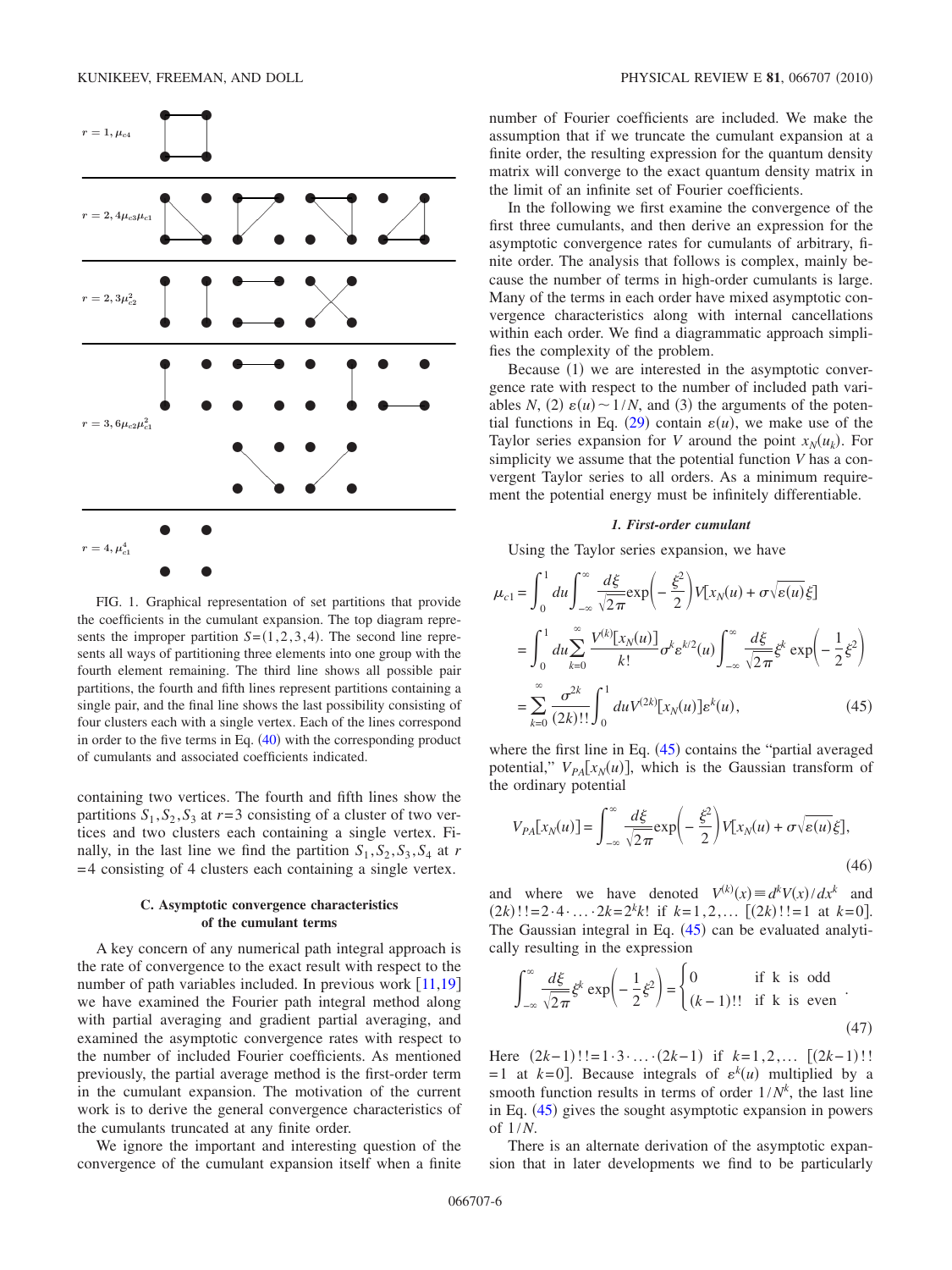convenient for further generalizations. We rewrite the potential function as

$$
V[x_N(u) + \sigma \sqrt{\varepsilon(u)}\xi] = \exp[\sqrt{\varepsilon(u)}\xi\hat{d}]V[x_N(u)], \quad (48)
$$

<span id="page-7-3"></span>where  $\hat{d} \equiv \sigma d/dx$  is a differential operator. Because  $\hat{d}$  operators generate a commutative algebra similar to that of *c* numbers, the resulting operator integral over  $\xi$  can be calculated as an ordinary Gaussian integral,

<span id="page-7-0"></span>
$$
g_1(u,\hat{d}) = \int_{-\infty}^{\infty} \frac{d\xi}{\sqrt{2\pi}} \exp\left(-\frac{\xi^2}{2} + \sqrt{\varepsilon(u)}\xi\hat{d}\right) = \exp\left(\frac{\varepsilon(u)}{2}\hat{d}^2\right).
$$
\n(49)

Applying the right-hand side of Eq.  $(49)$  $(49)$  $(49)$  to the potential function, we obtain

<span id="page-7-7"></span>
$$
\mu_{c1} = \int_0^1 du g_1(u, \hat{d}) V[x_N(u)] = \int_0^1 du \, \exp\left[\frac{\varepsilon(u)}{2} \hat{d}^2\right] V[x_N(u)].
$$
\n(50)

<span id="page-7-1"></span>Using a Taylor series to expand the exponential, the result is the asymptotic expansion for the PA potential

$$
V_{PA}[x_N(u)] = \exp\left[\frac{\varepsilon(u)}{2}\hat{d}^2\right]V(x_N(u))
$$

$$
= \sum_{k=0}^{\infty} \frac{\left[\frac{\varepsilon(u)}{2}\hat{d}^2\right]^k}{k!}V[x_N(u)],\tag{51}
$$

formally identical to Eq.  $(45)$  $(45)$  $(45)$ . The primitive Fourier path integral method corresponds to the first term,  $k=0$ , while the "gradient partial average" approximation  $\lceil 3,13 \rceil$  $\lceil 3,13 \rceil$  $\lceil 3,13 \rceil$  $\lceil 3,13 \rceil$  is given by the first two terms  $(k=0,1)$  in the expansion of Eq.  $(51)$  $(51)$  $(51)$ .

Numerical evaluation of the one-dimensional *u* integrals can employ any convenient quadrature rule. We have found the Gauss-Legendre quadrature formula  $|24|$  $|24|$  $|24|$  to be generically useful

$$
\mu_{c1} = \overline{V_{PA}[x_N(u)]} = \sum_{i=1}^{N_q} w_i V_{PA}[x_N(u_i)]
$$
 (52)

<span id="page-7-2"></span>with  $w_i$  being a Gauss-Legendre weight and  $N_a$  the number of quadrature points. The evaluation of the integral Eq.  $(52)$  $(52)$  $(52)$ requires  $N_q$  calls to calculate the potential function  $V_{PA}$ , whereas the  $w_i$  coefficients do not depend on  $V_{PA}$  and can be precalculated.

#### *2. Second-order cumulant*

The second-order cumulant includes both the average potential and the average of the square of the potential. The average potential has already been discussed in Sec. [II C 1,](#page-6-2) so we consider the average of the square of the potential function  $\overline{V}$ , Eq. ([29](#page-4-0)) at  $p=2$ . Using the operator representation  $[Eq. (48)]$  $[Eq. (48)]$  $[Eq. (48)]$  twice, we obtain

<span id="page-7-4"></span>
$$
G_2(u_1, u_2) = \langle V[x_N(u_1) + \sigma \sqrt{\varepsilon(u_1)} \xi_1] V[x_N(u_2) + \sigma \sqrt{\varepsilon(u_2)} (\alpha_{21} \xi_1 + \alpha_{22} \xi_2)] \rangle_{TI}
$$
  
=  $g_2(u_1, \hat{d}_1, u_2, \hat{d}_2) V(1) V(2)$  (53)

where

<span id="page-7-5"></span>
$$
g_2(u_1, \hat{d}_1, u_2, \hat{d}_2) = \int_{-\infty}^{\infty} \int_{-\infty}^{\infty} \frac{d\xi_1 d\xi_2}{2\pi} \exp\left(-\frac{\xi_1^2 + \xi_2^2}{2}\right)
$$

$$
\times \exp(\sqrt{\varepsilon_1}\xi_1 \hat{d}_1) \exp[\sqrt{\varepsilon_2}(\alpha_{21}\xi_1 + \alpha_{22}\xi_2)\hat{d}_2].
$$
(54)

In Eqs.  $(53)$  $(53)$  $(53)$  and  $(54)$  $(54)$  $(54)$  we have introduced the notation

$$
V(i) \equiv V(x_N(u_i)), \quad \varepsilon_i \equiv \varepsilon(u_i), \quad \hat{d}_i = \sigma \frac{d}{dx_i}, \quad i = 1, 2.
$$
\n
$$
(55)
$$

The differential operators  $\hat{d}_1$  and  $\hat{d}_2$  act, correspondingly, on potential functions  $V(1)$  and  $V(2)$ . The operators  $\hat{d}_1$  and  $\hat{d}_2$ commute and generate a commutative operator algebra. Evaluating the Gaussian integral Eq.  $(54)$  $(54)$  $(54)$ , we obtain

<span id="page-7-6"></span>
$$
g_2(u_1, \hat{d}_1, u_2, \hat{d}_2) = \exp\left(\frac{1}{2}[\varepsilon_1 \hat{d}_1^2 + \varepsilon_2 \hat{d}_2^2] + \gamma_{21} \hat{d}_1 \hat{d}_2\right)
$$

$$
= \exp\left(\frac{1}{2}\sum_{i,j=1}^2 \gamma_{ij} \hat{d}_i \hat{d}_j\right), \tag{56}
$$

where  $\gamma_{21}$  is defined in Eq. ([26](#page-4-4)). In the second line, we have made use of the symmetry property  $\gamma_{ij} = \gamma_{ji}$  and the relation  $\varepsilon_i = \varepsilon(u_i) = \gamma(u_i, u_i) = \gamma_{ii}$ . Using the defining relation expressed in Eq.  $(49)$  $(49)$  $(49)$ , Eq.  $(56)$  $(56)$  $(56)$  can also be rewritten as

$$
g_2(u_1, \hat{d}_1, u_2, \hat{d}_2) = g_1(u_1, \hat{d}_1)g_1(u_2, \hat{d}_2)f_2(\Gamma_{21}),\tag{57}
$$

where

$$
f_2(\Gamma_{21}) = \exp(\Gamma_{21}),\tag{58}
$$

$$
\Gamma_{21} = \gamma_{21} \hat{d}_1 \hat{d}_2. \tag{59}
$$

<span id="page-7-8"></span>From Eqs.  $(28)$  $(28)$  $(28)$ ,  $(50)$  $(50)$  $(50)$ , and  $(53)$  $(53)$  $(53)$  we have

$$
\mu_2 = \overline{G_2(u_1, u_2)},
$$

$$
G_2(u_1, u_2) = g_1(u_1, \hat{d}_1)g_1(u_2, \hat{d}_2)f_2(\Gamma_{21})V(1)V(2)
$$
  
=  $f_2(\Gamma_{21})V_{PA}(1)V_{PA}(2)$ , (60)

$$
\mu_1^2 = \int_0^1 \int_0^1 du_1 du_2 g_1(u_1, \hat{d}_1) g_1(u_2, \hat{d}_2) V(1) V(2)
$$
  
= 
$$
\int_0^1 \int_0^1 du_1 du_2 V_{PA}(1) V_{PA}(2)
$$
 (61)

and

$$
\mu_{c2} = \mu_2 - \mu_1^2 = \overline{G_{c2}(u_1, u_2)},
$$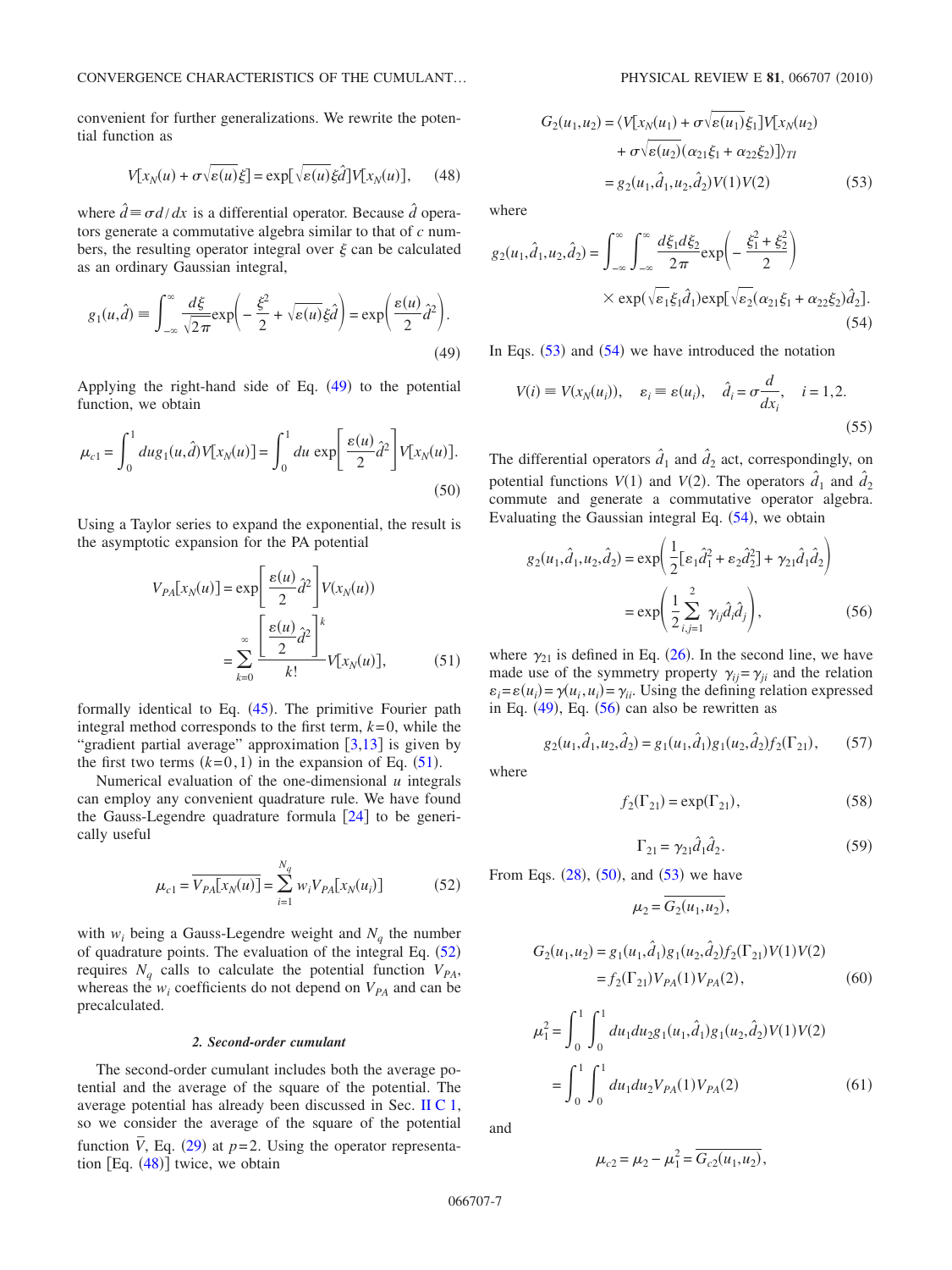where

$$
G_{c2}(u_1, u_2) = f_{c2}(\Gamma_{21}) V_{PA}(1) V_{PA}(2)
$$
 (62)

 $(62)$ 

$$
f_{c2}(\Gamma_{21}) = f_2(\Gamma_{21}) - 1 = \exp(\Gamma_{21}) - 1.
$$
 (63)

The integrand in  $\mu_1^2$  is separable in the  $u_1$  and  $u_2$ -time variables

$$
V_{PA}[x_N(u_1)]V_{PA}[x_N(u_2)] \equiv V_{PA}(1)V_{PA}(2). \tag{64}
$$

The integrations with respect to the variables  $\mu_1^2$  over  $u_1$  and *u*<sup>2</sup> are independent, and we call such terms that factor *uncorrelated*. In contrast  $\mu_{c2}$  is proportional to  $\gamma_{21}$ 

<span id="page-8-0"></span>
$$
G_{c2}(u_1, u_2) = [\exp(\Gamma_{21}) - 1]V_{PA}(1)V_{PA}(2)
$$
  
= 
$$
\sum_{k=1}^{\infty} \frac{\Gamma_{21}^k}{k!} V_{PA}(1)V_{PA}(2)
$$
  
= 
$$
\sum_{k=1}^{\infty} \frac{\gamma_{21}^k}{k!} [\hat{d}_1^k V_{PA}(1)][\hat{d}_2^k V_{PA}(2)],
$$
 (65)

<span id="page-8-4"></span>and

$$
\gamma_{21} = 2 \sum_{n=N+1}^{\infty} \frac{\sin(\pi n u_1) \sin(\pi n u_2)}{(\pi n)^2}
$$

$$
= \sum_{n=N+1}^{\infty} \frac{\cos \pi n (u_2 - u_1) - \cos \pi n (u_2 + u_1)}{(\pi n)^2} \qquad (66)
$$

cannot be factored into a product of two separate functions of the time variables  $u_1$  and  $u_2$ . The function  $\gamma_{21}$  establishes a time correlation between time variables  $u_1$  and  $u_2$ . The inte-grand Eq. ([65](#page-8-0)) does not contain uncorrelated terms. All the uncorrelated terms cancel; i.e., if  $\gamma_{21} \rightarrow 0$ , then  $G_{c2}(u_1, u_2)$  $\rightarrow$  0 and  $\mu_{c2}$  $\rightarrow$  0.

The demonstrated dependence of  $\mu_{c2}$  on the operator  $\Gamma_{21}$ can be graphically illustrated using a diagrammatic notation that proves to be especially valuable in simplifying the algebra for the higher-order cumulants. For  $\mu_{c2}$  the diagrams are shown in Fig.  $2(a)$  $2(a)$ . We let small solid circles represent vertices 1 and 2 with the corresponding vertex functions  $V_{PA}(1)$ and  $V_{PA}(2)$ . The line that connects vertices 1 and 2 in the middle diagram of Fig.  $2(a)$  $2(a)$  represents the interaction via  $\Gamma_{21}$ , which acts on the vertex functions via the differential operators  $\hat{d}_1$  and  $\hat{d}_2$ . The two lines connecting vertices 1 and 2 shown in the right diagram, correspond to  $\Gamma_{21}^2$  entering in Eq. ([65](#page-8-0)) with the weight coefficient 1/2!. In general, the *k*th power of a  $\Gamma_{12}$  term, with weight coefficients  $1/k!$ , can be conveniently depicted by a diagram with the *k* lines connecting the two vertices. Summing the diagrams with the number of connecting lines from  $k=1$  up to  $\infty$  produces a diagrammatic representation of the series expansion given in Eq. ([65](#page-8-0)). Corresponding to these two-vertex connected diagrams, we define a second-order cumulant function  $\mu_{c2}(\Gamma_{21})$ , with the characteristic property that  $\mu_{c2}(\Gamma_{21})=0$  if  $\Gamma_{21}=0$ . In other words, the cumulant function takes a zero value on the corresponding disconnected vertex diagram, which is defined as two vertices not connected by a line that corresponds to the limiting case  $\Gamma_{21} \rightarrow 0$  $\Gamma_{21} \rightarrow 0$  $\Gamma_{21} \rightarrow 0$  [the left diagram in Fig. 2(a)].

<span id="page-8-1"></span>

FIG. 2. Diagrammatic representation of the cumulants. Each solid circle represents a vertex function  $V_{PA}(i)$  and each line represents an interaction  $\Gamma_{ij}$  (see text for definitions). In (a) the contributions to the second-order cumulant is shown, with the first diagram in (a) being unlinked and contributing 0. Contributions to the third-order cumulant are shown in (b), with the first three diagrams representing terms in the second line of Eq.  $(92)$  $(92)$  $(92)$  and the last diagram being an example of a loop diagram. In (c) three fourth-order diagrams are shown demonstrating consecutive, centered, and loop diagrams, respectively.

<span id="page-8-3"></span>Using the expansion given in Eq.  $(65)$  $(65)$  $(65)$ , the second cumulant function can be written as a sum

$$
\mu_{c2} = \sum_{k=1}^{\infty} \mu_{c2}^{(k)},
$$
\n(67)

where  $\mu_{c2}^{(k)}$  is the corresponding contribution from the *k*th order derivative of the potential function  $V_{PA}$ 

<span id="page-8-2"></span>
$$
\mu_{c2}^{(k)} = \int_0^1 \int_0^1 du_1 du_2 \frac{\gamma_{21}^k}{k!} [\hat{d}_1^k V_{PA}(1)][\hat{d}_2^k V_{PA}(2)].
$$
 (68)

Expressions for the integrals given in Eq.  $(68)$  $(68)$  $(68)$  are derived in Appendix A [see Eq.  $(A1)$  $(A1)$  $(A1)$ ]. Using the results of Appendix A, we find

$$
\mu_{c2}^{(k)} = \frac{2^k \sigma^{2k}}{k!} \sum_{n_1, \dots, n_k = N+1}^{\infty} \frac{1}{(\pi n_1)^2 \cdots (\pi n_k)^2} \times \left\{ \int_0^1 du \sin(\pi n_1 u) \cdots \sin(\pi n_k u) \frac{d^k V_{PA}[x_N(u)]}{dx^k} \right\}^2
$$
\n(69)

from which it follows that each term  $\mu_{c2}^{(k)} \ge 0$  and, as a consequence, their sum, Eq.  $(67)$  $(67)$  $(67)$ , is non-negative.

As discussed for the first-order cumulant [see Eq.  $(52)$  $(52)$  $(52)$ ],  $\mu_{c2}^{(k)}$  can be calculated numerically using the Gauss-Legendre quadrature formula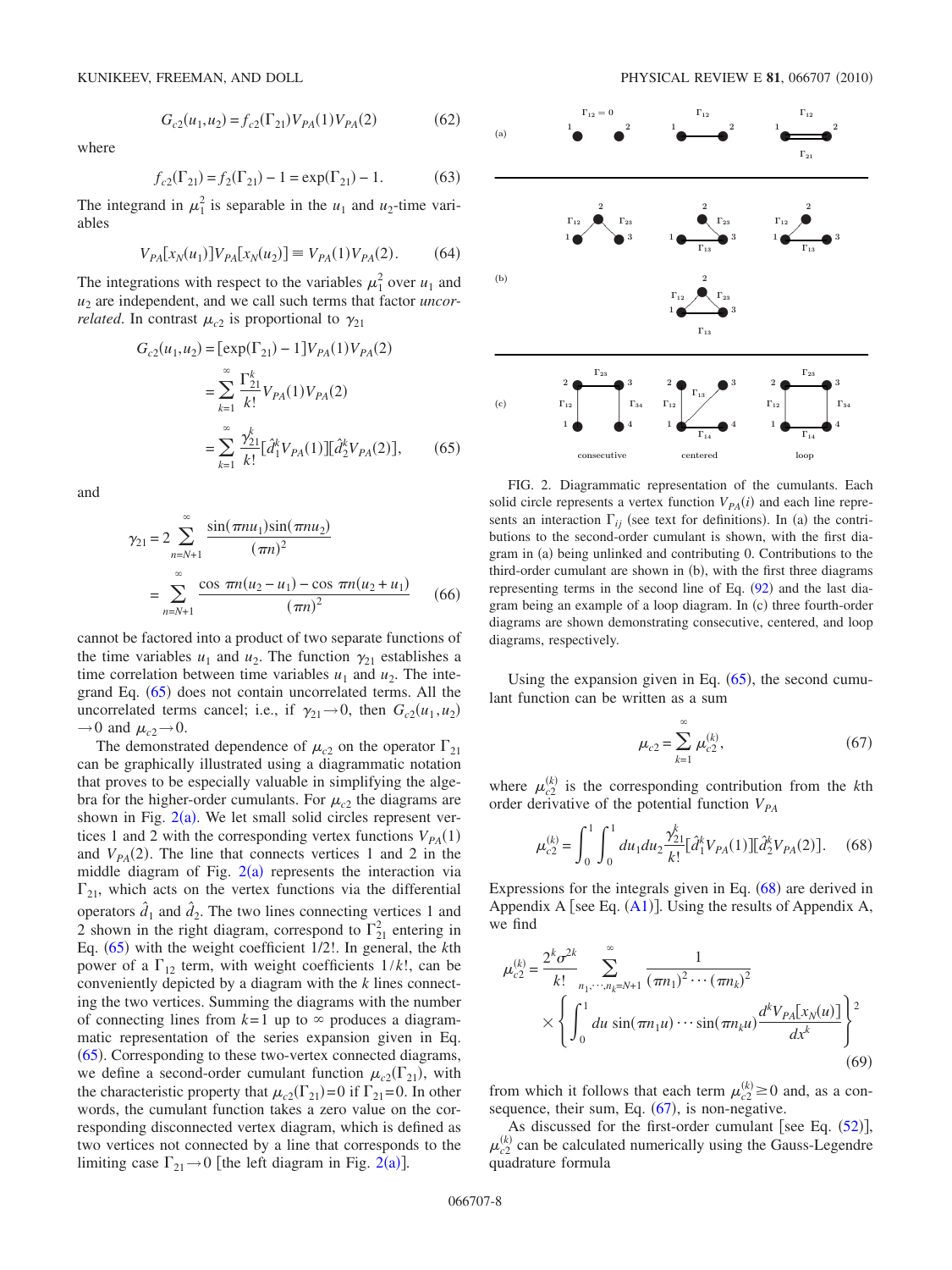<span id="page-9-0"></span>
$$
\mu_{c2}^{(k)} = \sum_{i,j=1}^{N_q} \varpi_{ij}^{(k)} \frac{d^k V_{PA}[x_N(u_i)]}{dx^k} \frac{d^k V_{PA}[x_N(u_j)]}{dx^k},\qquad(70)
$$

where the symmetric semi-positive definite matrix

$$
\mathbf{\varpi}_{ij}^{(k)} \equiv \frac{\sigma^{2k}}{k!} w_i \gamma^k (u_i, u_j) w_j \tag{71}
$$

does not depend on the potential function, and its matrix elements can be precalculated. The evaluation of the double integral sum in Eq. ([70](#page-9-0)) requires  $N_q$  calls to calculate the *k*th order derivative of the potential function  $V_{PA}$ . Using the Cholesky decomposition [[25](#page-19-20)]

$$
\mathbf{\varpi}^{(k)} = \eta^{(k)} \eta^{(k)T},\tag{72}
$$

<span id="page-9-2"></span>where  $\eta^{(k)}$  is a unique lower triangular matrix with positive diagonal entries, Eq.  $(70)$  $(70)$  $(70)$  can be rewritten as

$$
\mu_{c2}^{(k)} = \sum_{i=1}^{N_q} \left\{ \sum_{j=1}^i \eta_{ji}^{(k)} \frac{d^k V_{PA}[x_N(u_j)]}{dx^k} \right\}^2.
$$
 (73)

<span id="page-9-3"></span>From Eq. ([33](#page-4-2)) follows that  $\mu_{c2}^{(1)}$  and  $\mu_{c2}^{(2)}$  are of the same order of magnitude, 1/*N*<sup>3</sup> , and

$$
\mu_{c2} = \mu_{c2}^{(1)} + \mu_{c2}^{(2)} + O\left(\frac{1}{N^5}\right).
$$
 (74)

Using the asymptotic estimates, Eqs.  $(A11)$  $(A11)$  $(A11)$ – $(A22)$  $(A22)$  $(A22)$ , derived in Appendix A, the asymptotically leading terms  $\mu_{c2}^{(1)}$  and  $\mu_{c2}^{(2)}$ , can be written as

$$
\mu_{c2}^{(1)} = \sigma^2 \int_0^1 \int_0^1 du_1 du_2 \gamma_{21} \frac{dV_{PA}[x_N(u_1)]}{dx} \frac{dV_{PA}[x_N(u_2)]}{dx}
$$
  
\n
$$
= \sum_{n=N+1}^{\infty} \frac{2\sigma^2}{(\pi n)^4} \left[ \frac{dV(x)}{dx} - (-1)^n \frac{dV(x')}{dx} \right]^2 + O\left(\frac{1}{N^5}\right)
$$
  
\n
$$
= \frac{2\sigma^2}{3\pi^4 N^3} \left\{ \left(\frac{dV(x)}{dx}\right)^2 + \left(\frac{dV(x')}{dx}\right)^2 \right\}
$$
  
\n
$$
+ \frac{2(-1)^N \sigma^2}{\pi^4 N^4} \frac{dV(x)}{dx} \frac{dV(x')}{dx} + O\left(\frac{1}{N^5}\right),
$$
(75)

and

$$
\mu_{c2}^{(2)} = \frac{\sigma^4}{2} \int_0^1 \int_0^1 du_1 du_2 \gamma_{21}^2 \frac{d^2 V_{PA}[x_N(u_1)]}{dx^2} \frac{d^2 V_{PA}[x_N(u_2)]}{dx^2}
$$

$$
= \frac{\sigma^4}{6\pi^4 N^3} \int_0^1 du \left\{ \frac{d^2 V_{PA}[x_N(u)]}{dx^2} \right\}^2 + O\left(\frac{1}{N^5}\right),\tag{76}
$$

<span id="page-9-1"></span>Combining the above asymptotic formulas, we obtain

$$
\mu_{c2} = \frac{\sigma^2}{3\pi^4 N^3} \left\{ 2 \left[ \left( \frac{dV(x)}{dx} \right)^2 + \left( \frac{dV(x')}{dx} \right)^2 \right] + \frac{\sigma^2}{2} \int_0^1 du \left[ \frac{d^2V_{PA}(x_N(u))}{dx^2} \right]^2 \right\} + \frac{2(-1)^N \sigma^2}{\pi^4 N^4} \frac{dV(x)}{dx} \frac{dV(x')}{dx} + O\left( \frac{1}{N^5} \right). \tag{77}
$$

In the first two lines, we have collected terms of third order, while in the second line the terms of fourth and higher orders are included. Equation  $(77)$  $(77)$  $(77)$  confirms previous work  $[19]$  $[19]$  $[19]$  that shows that the PA approximation has a third-order convergence rate. Our numerical investigation of the PA convergence rate in a one-dimensional  $(1D)$  model  $[20]$  $[20]$  $[20]$  is consistent with this asymptotic convergence rate. The calculation of the convergence constants in Eq.  $(77)$  $(77)$  $(77)$  (the expression in the curly brackets) can be reduced to a one-dimensional integration over *u*.

Equation ([70](#page-9-0)) is comprised of  $N_q^2$  terms composed of a product of *k*th-order derivatives of the potential energy. The product of the two derivatives of the same order implies that for each *k*, the *k*th-order derivative of  $V_{PA}[x_N(u_i)]$  at each grid point  $u_i$  needs to be evaluated only once. In that way the  $N_q^2$  operations required to evaluate  $\mu_{c2}^{(k)}$  in Eq. ([70](#page-9-0)) require only  $N_q$  evaluations of the derivatives of the potential energy. Because the computational work can be expected to be dominated by the evaluation of the potential energy and its derivatives, the work required to determine Eqs.  $(70)$  $(70)$  $(70)$  and  $(73)$  $(73)$  $(73)$ should scale nearly linearly in  $N_q$ . From Eq. ([74](#page-9-3)) only  $\mu_{c2}^{(1)}$ and  $\mu_{c2}^{(2)}$  are required to attain an  $N^{-5}$  order asymptotic convergence rate further emphasizing that we can attain the same asymptotic convergence rate as the full cumulant with truncated algorithms that scale nearly linearly in  $N_a$ .

The above conclusions about the convergence rate are implicitly based on the assumption that the higher-order cumulant terms,  $\mu_{ck}$ ,  $k \geq 3$ , contribute at a faster rate. We check this assumption for the third cumulant term in the next section where we demonstrate that  $\mu_{c3}$  is fifth order in  $1/N$ .

## *3. Third-order cumulant*

Using methods identical to those employed in the derivation of Eq.  $(60)$  $(60)$  $(60)$ , we obtain for the third-order moment

<span id="page-9-5"></span>
$$
\mu_3 = \overline{G_3(u_1, u_2, u_3)},\tag{78}
$$

$$
= \int_0^1 \int_0^1 \int_0^1 du_1 du_2 du_3 g_3(u_1, \hat{d}_1, u_2, \hat{d}_2, u_3, \hat{d}_3)
$$
  
×*V*(1)*V*(2)*V*(3), (79)

where

<span id="page-9-4"></span>
$$
g_3 = \int_{-\infty}^{\infty} \int_{-\infty}^{\infty} \frac{d\xi_1 d\xi_2 d\xi_3}{(2\pi)^{3/2}} \exp\left[ -\frac{1}{2}(\xi_1^2 + \xi_2^2 + \xi_3^2) + \sqrt{\varepsilon_1}\xi_1 \hat{d}_1 \right. \\ \left. + \sqrt{\varepsilon_2}(\alpha_{21}\xi_1 + \alpha_{22}\xi_2)\hat{d}_2 + \sqrt{\varepsilon_3}(\alpha_{31}\xi_1 + \alpha_{32}\xi_2 + \alpha_{33}\xi_3)\hat{d}_3 \right]. \tag{80}
$$

Evaluating the Gaussian integral Eq.  $(80)$  $(80)$  $(80)$ , we obtain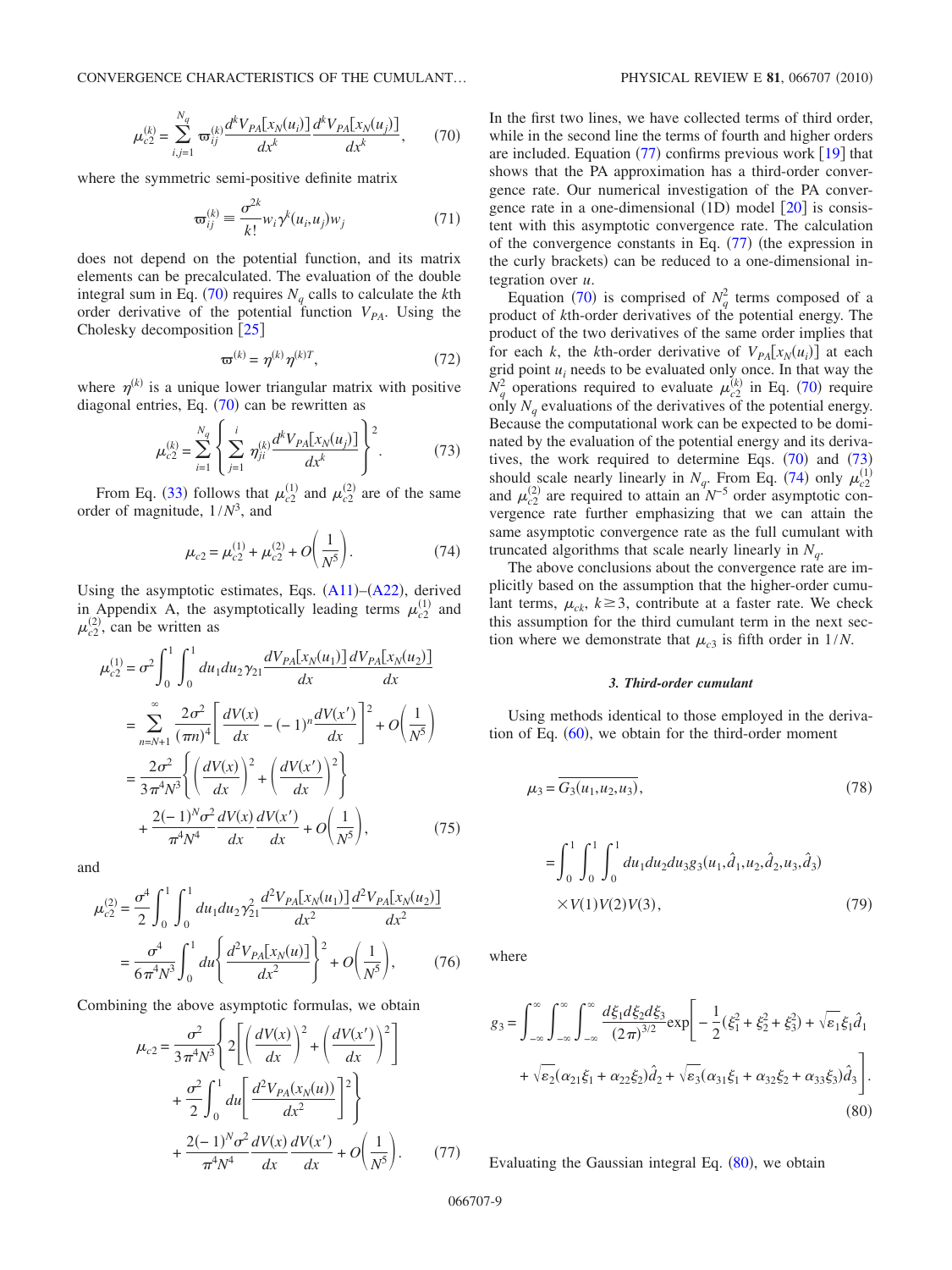<span id="page-10-1"></span>
$$
g_3 = \exp\left(\frac{1}{2}\sum_{i=1}^3 \varepsilon_i \hat{d}_i^2 + \sum_{i < j=1}^3 \gamma_{ij} \hat{d}_i \hat{d}_j\right)
$$
\n
$$
= \exp\left(\frac{1}{2}\sum_{i,j=1}^3 \gamma_{ij} \hat{d}_i \hat{d}_j\right) = \left[\prod_{i=1}^3 g_1(u_i, \hat{d}_i)\right] f_3(\Gamma_{12}, \Gamma_{23}, \Gamma_{13}),\tag{81}
$$

where

$$
f_3(\Gamma_{12}, \Gamma_{23}, \Gamma_{13}) = \exp\left(\sum_{i < j=1}^3 \Gamma_{ij}\right) \tag{82}
$$

and

$$
\Gamma_{ij} = \Gamma_{ji} = \gamma_{ij} \hat{d}_i \hat{d}_j. \tag{83}
$$

Using Eqs.  $(49)$  $(49)$  $(49)$  and  $(81)$  $(81)$  $(81)$ , we then obtain

$$
G_3(u_1, u_2, u_3) = f_3(\Gamma_{12}, \Gamma_{23}, \Gamma_{13}) V_{PA}(1) V_{PA}(2) V_{PA}(3)
$$
\n(84)

<span id="page-10-6"></span>and

$$
\mu_{c3} = \mu_3 - 3\mu_2\mu_1 + 2\mu_1^3 = \overline{G_{c3}(u_1, u_2, u_3)},
$$
  

$$
G_{c3}(u_1, u_2, u_3) = f_{c3}(\Gamma_{12}, \Gamma_{23}, \Gamma_{13})V_{PA}(1)V_{PA}(2)V_{PA}(3),
$$
(85)

where

<span id="page-10-4"></span>
$$
f_{c3} = f_3(\Gamma_{12}, \Gamma_{23}, \Gamma_{13}) - f_2(\Gamma_{12}) - f_2(\Gamma_{23}) - f_2(\Gamma_{13}) + 2.
$$
\n(86)

We now show that the uncorrelated terms,  $-3\mu_2\mu_1+2\mu_1^3$ sum to zero in the expression for  $\mu_{c3}$ . We introduce the convenient notation

$$
\Gamma_1 \equiv \Gamma_{23}, \quad \Gamma_2 \equiv \Gamma_{13}, \quad \Gamma_3 \equiv \Gamma_{12}.\tag{87}
$$

and rewrite  $f_{c3}$ 

<span id="page-10-2"></span>
$$
f_{c3}(\Gamma_1, \Gamma_2, \Gamma_3) = \exp\left(\sum_{i=1}^3 \Gamma_i\right) - \sum_{i=1}^3 \exp(\Gamma_i) + 2
$$
  
= 
$$
\sum_{k=1}^{\infty} \frac{(\Gamma_1 + \Gamma_2 + \Gamma_3)^k - \Gamma_1^k - \Gamma_2^k - \Gamma_3^k}{k!}
$$
  
= 
$$
\sum_{k=2}^{\infty} \left(\sum_{\substack{p_1, p_2, p_3 \ge 0 \\ p_1 + p_2 + p_3 = k}} \frac{\Gamma_1^{p_1} \Gamma_2^{p_2} \Gamma_3^{p_3}}{p_1! p_2! p_3!} - \frac{\sum_{i=1}^3 \Gamma_i^k}{k!}\right).
$$
(88)

The inner summation in Eq.  $(88)$  $(88)$  $(88)$  is restricted to non-negative integer indices  $p_1$ ,  $p_2$ ,  $p_3$  with the additional requirement  $p_1$  $+p_2+p_3=k$ . It is clear from the second line of Eq. ([88](#page-10-2)) that the term at  $k=1$  is zero. If any two of three indices take a zero value, say,  $p_1=p_2=0$ , then  $p_3=k$  and the corresponding term

$$
\frac{\Gamma_1^{p_1} \Gamma_2^{p_2} \Gamma_3^{p_3}}{p_1! p_2! p_3!} \bigg|_{(p_1=0, p_2=0, p_3=k)} = \frac{\Gamma_3^k}{k!}
$$
 (89)

<span id="page-10-3"></span>cancels in Eq.  $(88)$  $(88)$  $(88)$ . We then find

$$
f_{c3} = \sum_{k=2}^{\infty} \sum_{p_1, p_2, p_3 \in C_k} \frac{\Gamma_1^{p_1} \Gamma_2^{p_2} \Gamma_3^{p_3}}{p_1! p_2! p_3!},
$$
(90)

where the following constraints on the indices are imposed

$$
C_k = (p_1, p_2, p_3) = \begin{cases} p_1, p_2, p_3 \ge 0, & p_1 + p_2 + p_3 = k, \\ \text{at least two of indices are nonzero.} \\ (91) \end{cases}
$$

As a consequence of the constraints, we find Eq.  $(90)$  $(90)$  $(90)$  is proportional to the cross terms only and does not contain terms arising from the uncorrelated terms,  $-3\mu_2\mu_1 + 2\mu_1^3$ , the terms with at least two zero indices.

As with the second-order cumulant it is useful to introduce a diagrammatic notation for the various contributions. We define a diagram with three vertices 1, 2, 3 and corresponding vertex functions. In Fig.  $2(b)$  $2(b)$ , the three vertices are shown to be connected by lines that correspond to the pairwise vertex couplings  $\Gamma_{12}$ ,  $\Gamma_{23}$ ,  $\Gamma_{31}$ . As follows from Eqs. ([86](#page-10-4)) or ([90](#page-10-3)) the third cumulant function  $\mu_{c3}(\Gamma_{12}, \Gamma_{23}, \Gamma_{31})$  is zero whenever the underlying diagram is disconnected. We find disconnected diagrams when any two of the vertex couplings are zero. For example, we obtain zero if  $\Gamma_{12} = \Gamma_{23} = 0$ , from which it follows that  $\mu_{c3}(0,0,\Gamma_{31})=0$ . In this case vertex 2 is disconnected from vertices 1 and 3, which are connected by a line that corresponds to the  $\Gamma_{31} \neq 0$  coupling.

We now examine the cross terms up to third order; i.e., the terms with  $k=2,3$  in Eq. ([90](#page-10-3)). We find

<span id="page-10-0"></span>
$$
f_{c3} \approx \sum_{k=2}^{3} \sum_{p_1, p_2, p_3 \in C_k} \frac{\Gamma_1^{p_1} \Gamma_2^{p_2} \Gamma_3^{p_3}}{p_1! p_2! p_3!}
$$
  
=  $\Gamma_1 \Gamma_2 + \Gamma_2 \Gamma_3 + \Gamma_1 \Gamma_3 + \Gamma_1 \Gamma_2 \Gamma_3$   
+  $\frac{1}{2} (\Gamma_1^2 \Gamma_2 + \Gamma_1 \Gamma_2^2 + \Gamma_2^2 \Gamma_3 + \Gamma_2 \Gamma_3^2 + \Gamma_1^2 \Gamma_3 + \Gamma_1 \Gamma_3^2).$  (92)

In Fig.  $2(b)$  $2(b)$ , we display the diagrams that correspond to the terms in the second line of Eq.  $(92)$  $(92)$  $(92)$ . Using the asymptotic formulas derived in Appendix A  $[Eqs. (A31)$  $[Eqs. (A31)$  $[Eqs. (A31)$  and  $(A32)]$  $(A32)]$  $(A32)]$ , we find that terms in the second line of Eq.  $(92)$  $(92)$  $(92)$  are fifth order

<span id="page-10-5"></span>
$$
\Gamma_1 \Gamma_2 + \Gamma_2 \Gamma_3 + \Gamma_1 \Gamma_3 + \Gamma_1 \Gamma_2 \Gamma_3 = \gamma_{23} \gamma_{13} \hat{d}_1 \hat{d}_2 \hat{d}_3^2 + \gamma_{13} \gamma_{12} \hat{d}_1^2 \hat{d}_2 \hat{d}_3
$$
  
+  $\gamma_{23} \gamma_{12} \hat{d}_1 \hat{d}_2^2 \hat{d}_3$   
+  $\gamma_{12} \gamma_{23} \gamma_{13} \hat{d}_1^2 \hat{d}_2^2 \hat{d}_3^2,$  (93)

and the terms in the third line are of the higher order; namely, they produce a sixth order contribution. For example, if we examine a typical term of the third line in Eq.  $(92)$  $(92)$  $(92)$ 

$$
\Gamma_1^2 \Gamma_2 = \gamma_{23}^2 \gamma_{13} \hat{d}_1 \hat{d}_2^2 \hat{d}_3^3. \tag{94}
$$

and considering Eqs.  $(33)$  $(33)$  $(33)$ , we find that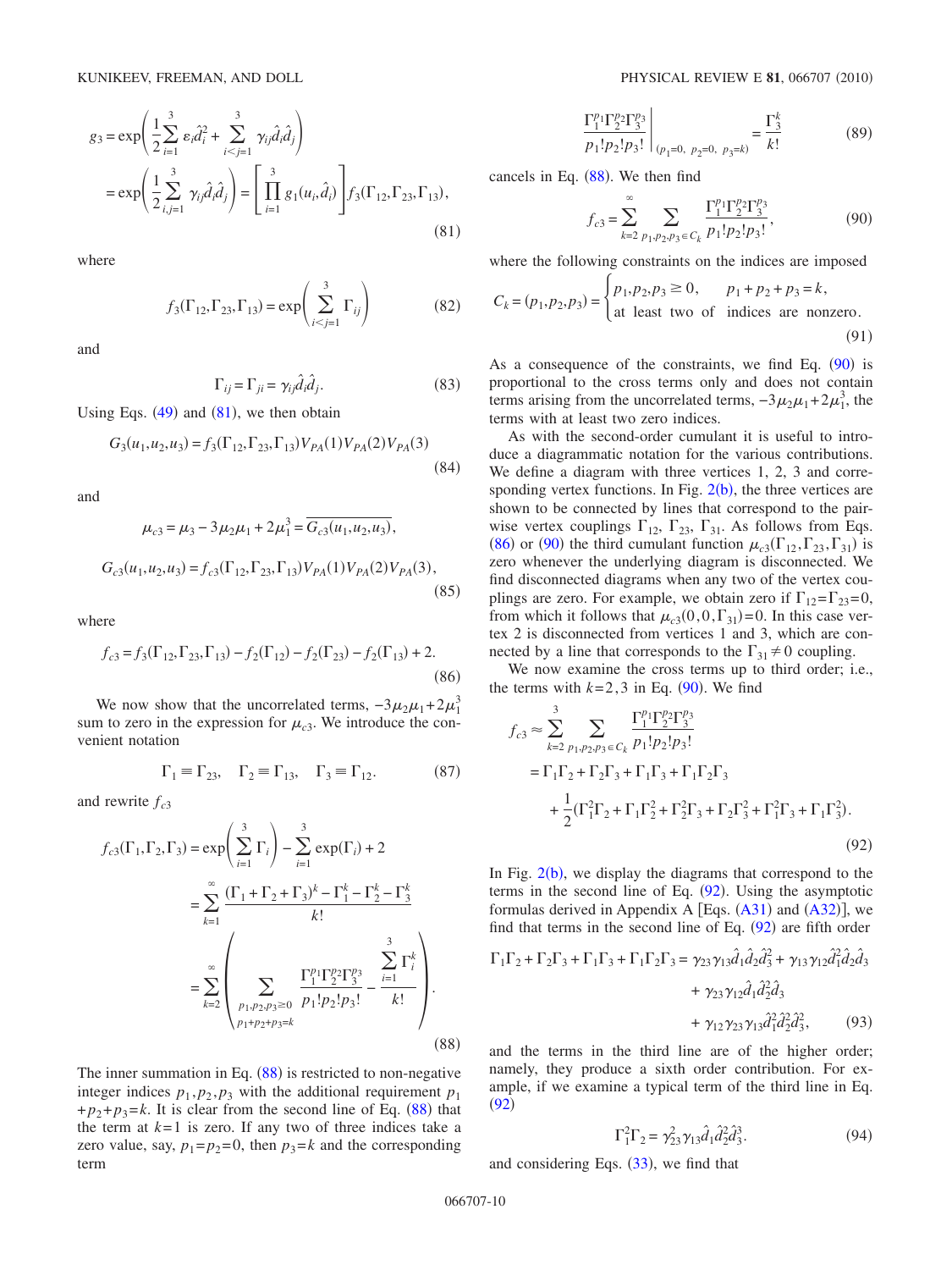$$
\gamma_{23}^2 \gamma_{13} \sim 1/N^6 \tag{95}
$$

and

$$
\Gamma_1^2 \Gamma_2 \sim \frac{1}{N^6}.\tag{96}
$$

<span id="page-11-0"></span>After substituting Eq.  $(93)$  $(93)$  $(93)$  into Eqs.  $(92)$  $(92)$  $(92)$  and  $(85)$  $(85)$  $(85)$ , we find

$$
\mu_{c3} = \sigma^6 \int_0^1 \int_0^1 \int_0^1 du_1 du_2 du_3 \gamma_{12} \gamma_{13} \gamma_{23}
$$
  
\n
$$
\times \frac{d^2 V_{PA}(1)}{dx^2} \frac{d^2 V_{PA}(2)}{dx^2} \frac{d^2 V_{PA}(3)}{dx^2}
$$
  
\n
$$
+ 3\sigma^4 \int_0^1 \int_0^1 \int_0^1 du_1 du_2 du_3 \gamma_{12} \gamma_{13}
$$
  
\n
$$
\times \frac{d^2 V_{PA}(1)}{dx^2} \frac{dV_{PA}(2)}{dx} \frac{dV_{PA}(3)}{dx} + O\left(\frac{1}{N^6}\right).
$$
 (97)

In Eq.  $(97)$  $(97)$  $(97)$ , the first integral is a contribution from the loop diagram, the second line of Fig.  $2(b)$  $2(b)$ , corresponding to the  $\Gamma_{12}\Gamma_{23}\Gamma_{31}$  term, whereas the second one represents a combined contribution, which is included by a factor 3 in front of the integral, from the degenerate diagrams shown in the first line of Fig.  $2(b)$  $2(b)$ .

As with the second-order cumulant terms, Eq.  $(97)$  $(97)$  $(97)$  implies that we can attain a *N*−6 asymptotic convergence rate by retaining only the first two terms on the right-hand side. The work required when the integrals are evaluated numerically using Gauss-Legendre quadrature with  $N_a$  quadrature points for a single one-dimensional imaginary-time integration, results in a total of  $2N_q$  calls of the first and second derivatives of the potential function  $V_{PA}$ . From the asymptotic estimates Eqs.  $(A31)$  $(A31)$  $(A31)$  and  $(A32)$  $(A32)$  $(A32)$  obtained in Appendix A for the above fifth-order contributions, the integrals expressed in Eq.  $(97)$  $(97)$  $(97)$ can be rewritten as

<span id="page-11-1"></span>
$$
\mu_{c3} = \frac{\sigma^4}{5 \pi^6 N^5} \left\{ \sigma^2 \int_0^1 du \left\{ \frac{d^2 V[x_N(u)]}{dx^2} \right\}^3 + 3 \frac{d^2 V(x)}{dx^2} \left[ \frac{dV(x)}{dx} \right]^2 + 3 \frac{d^2 V(x')}{dx^2} \left[ \frac{dV(x')}{dx} \right]^2 + O\left(\frac{1}{N^6}\right). \tag{98}
$$

The calculation of the convergence constant in Eq.  $(98)$  $(98)$  $(98)$  is seen to be reduced to a one-dimensional integration over *u*.

## **D. Higher-order cumulants and the linked-cluster theorem**

In principle, to calculate or estimate the asymptotic behavior of the higher-order cumulants  $\mu_{ck}$ ,  $k \ge 4$ , one can use Eq. ([37](#page-5-1)) as used in the previous sections to examine  $\mu_{c2}$  and  $\mu_{c3}$ . However, with increasing cumulant order the number of terms to be estimated in Eq.  $(37)$  $(37)$  $(37)$  grows rapidly. Moreover, as we found in previous sections there are certain rules associated with connected diagrams, which help identify the terms that give nonzero contributions to the cumulants. The purpose of the present section is to generalize the results obtained for the second and third-order cumulants to higher orders. In particular, we derive asymptotic estimates for the higher-order cumulants.

By inspection of the results obtained for the first three moments  $\mu_p$ ,  $p=1,2,3$ , Eqs. ([50](#page-7-7)), ([56](#page-7-6)), ([60](#page-7-8)), ([78](#page-9-5)), and ([81](#page-10-1)), we can generalize the integral expressions for the moments to an arbitrary index *p*,

<span id="page-11-3"></span>
$$
\mu_p = \int_0^1 \cdots \int_0^1 du_1 \cdots du_p g_p(u_1, \hat{d}_1, \cdots, u_p, \hat{d}_p) V(1) \cdots V(p)
$$
\n(99)

where

<span id="page-11-2"></span>
$$
g_p(u_1, \hat{d}_1, \cdots, u_p, \hat{d}_p) \equiv \int_{-\infty}^{\infty} \cdots \int_{-\infty}^{\infty} \frac{d\xi_1 \cdots d\xi_p}{(2\pi)^{p/2}}
$$

$$
\times \exp\left(-\frac{1}{2} \sum_{i=1}^p \xi_i^2 + \sum_{k=1}^p \varepsilon_k^{1/2} \hat{d}_k \sum_{i=1}^k \alpha_{ki} \xi_i\right)
$$

$$
= \exp\left(\frac{1}{2} \sum_{i,j=1}^p \gamma_{ij} \hat{d}_i \hat{d}_j\right). \tag{100}
$$

Equation ([100](#page-11-2)) is derived in Appendix B.

It is useful to examine the diagonal terms in the exponent of Eq. ([100](#page-11-2))

$$
\prod_{i=1}^{p} [g_1(u_i, \hat{d}_i) V(i)] = \prod_{i=1}^{p} V_{PA}(i)
$$
 (101)

so that we can rewrite Eq. ([99](#page-11-3)) as

<span id="page-11-5"></span>
$$
\mu_p = \int_0^1 \cdots \int_0^1 du_1 \cdots du_p f_p(\{\Gamma_{ij}\}_{i\n(102)
$$

<span id="page-11-4"></span>where

$$
f_p(\{\Gamma_{ij}\}_{i (103)
$$

The total number of couplings  $\Gamma_k \equiv \Gamma_{ij}$ , where  $i < j$  and  $i, j$  $=1, \ldots, p, p \geq 2$ , between all possible pairs of *p* vertices is

$$
K_p = C_p^2 = \frac{p(p-1)}{2}.
$$
 (104)

We now define  $L_1$  and  $L_2$  to be an arbitrary partition among  $p$  vertices such that the first cluster contains  $k_1$  vertices and the second one  $k_2$  vertices, with the total number of vertices being  $k_1+k_2=p$ . Without loss of generality, we assume that the first cluster contains vertices with numbers from 1 to  $k_1, L_1 = \{1, \ldots, k_1\}$ , and the second cluster contains vertices from  $k_1+1$  to  $p, L_2 = \{k_1+1, \ldots, p\}$ . Using this partition we call the exponent of Eq.  $(103)$  $(103)$  $(103)$  the "Hamiltonian"  $H_{12}$  of the system of *p* vertices (using an analogy with a real Hamiltonian system), which can be divided as

$$
H_{12} = \sum_{i < j=1}^{p} \Gamma_{ij} = H_1 + H_2 + V_{12},\tag{105}
$$

where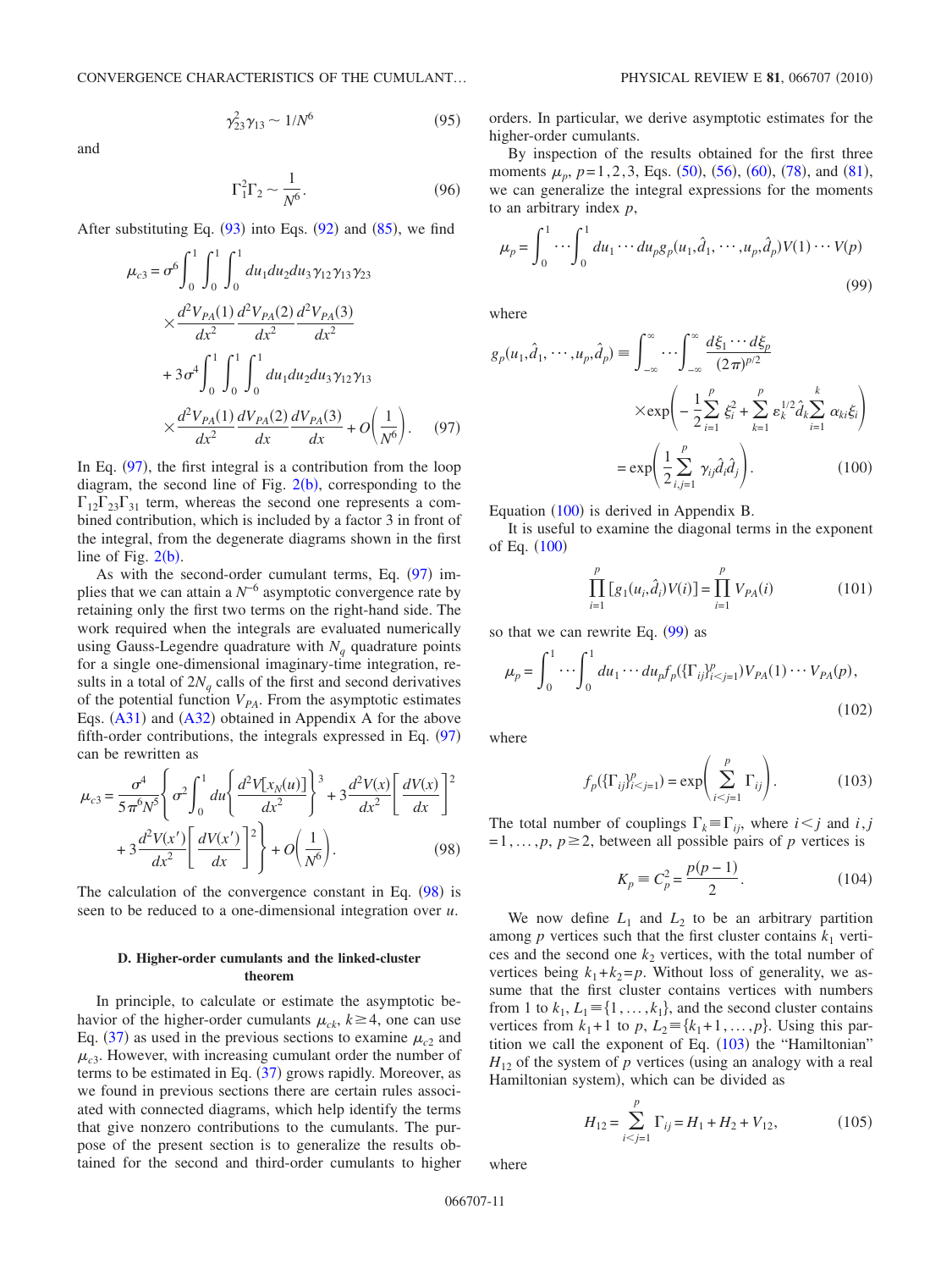$$
H_1 = \sum_{i < j=1}^{k_1} \Gamma_{ij},
$$

$$
H_2 = \sum_{i < j = k_1 + 1}^{p} \Gamma_{ij} \tag{106}
$$

are, respectively, the "Hamiltonians" of the first and second clusters. The expression

$$
V_{12} = \sum_{i \in L_1, j \in L_2} \Gamma_{ij} \tag{107}
$$

is the "interaction" between the clusters.

In accord with other diagrammatic approaches in physics, we define a diagram that has all vertices connected to be *linked*. If  $L_1$  and  $L_2$  are two linked diagrams, we call  $L_1$  $+L_2$  *linked* if the resulting diagram is linked. In contrast, if the interaction between the two diagrams  $V_{12}=0$  in  $L_1+L_2$ , the resulting diagram must be disconnected or unlinked. In the unlinked case, the factorization property given in Eq.  $(108)$  $(108)$  $(108)$  is valid

$$
\mu_p = \mu_{k_1} \mu_{k_2}.\tag{108}
$$

<span id="page-12-0"></span>Additionally, if Eq.  $(108)$  $(108)$  $(108)$  is satisfied, then diagrams corresponding to the product of two moments must be unlinked.

In previous sections we have shown that the contributions to the second and third-order cumulants are zero when the corresponding diagrams are disconnected. The cancellation of disconnected diagrams found in the second and third cumulants is an example of the linked-cluster theorem, which applies not only in the present context, but in quantum field theory, many-body theory and cumulant expansions in statistical physics  $[22,26-34]$  $[22,26-34]$  $[22,26-34]$  $[22,26-34]$ .

## *1. Linked-cluster theorem*

We now prove that only the terms that can be represented by linked diagrams make nonzero contributions to the corresponding cumulants. This statement is often called the linked-cluster theorem. We have already checked directly this statement for the second- and third-order cumulants. Using the diagrammatic approach discussed in the previous subsection, we are now in a position to prove the linkedcluster theorem for an arbitrary order cumulant term using the method of mathematical induction. We assume that cumulants from the second up to the *p*th order take zero values on the corresponding disconnected diagrams. Further, without loss of generality we assume that a disconnected  $p+1$ cluster of vertices is made of two linked clusters  $L_1$  and  $L_2$  of sizes  $k_1$  and  $k_2$ , respectively, such that  $k_1 + k_2 = p + 1$ . Consequently, the interaction between the two clusters  $V_{12}=0$ . It is straightforward to generalize the proof to the case of a disconnected cluster that is made of several linked clusters. In a second induction step, we must prove that the same property remains valid for this disconnected,  $p+1$ -vertex diagram; i.e., we must prove that  $\mu_{c(p+1)} = 0$ . Rewriting Eq. ([44](#page-5-8)) for the cumulant term of order  $(p+1)$ , we obtain

<span id="page-12-1"></span>
$$
\mu_{c(p+1)} = \mu_{p+1} - \sum_{r=2}^{p+1} \sum_{S_1, S_2, \dots, S_r} \mu_c[S_1] \mu_c[S_2] \dots \mu_c[S_r].
$$
\n(109)

In view of the factorization property Eq.  $(108)$  $(108)$  $(108)$ , we have

$$
\mu_{p+1} = \mu_{k_1} \mu_{k_2} \tag{110}
$$

The summation in Eq.  $(109)$  $(109)$  $(109)$ 

$$
\sum_{r=2}^{p+1} \sum_{S_1, S_2, \ldots, S_r}
$$

covers all possible "proper" partitions  $S_1, S_2, \ldots, S_r$ ,  $r \ge 2$ among  $p+1$  vertices. Some members of these partitions, that we identify using the notation  $S_{disc} \in \{1, ..., p+1\}$ , contain vertices from both clusters,  $L_1 = \{1, ..., k_1\}$  and  $L_2 = \{k_1, ..., k_m\}$ +1,..., *p*+1 . Consequently, diagrams corresponding to these partition members are disconnected. Moreover, because  $r \geq 2$  the maximum size of  $S_{disc}$ , the maximum possible number of vertices in  $S_{disc}$ , is less or equal to *p*, and by induction, we have  $\mu_c[S_{disc}]=0$ . We then find that nonzero contributions to the sum in Eq.  $(109)$  $(109)$  $(109)$  are expected to arise only from partition clusters that belong either to  $L_1$  or  $L_2$ . Equation  $(109)$  $(109)$  $(109)$  can be rewritten as

$$
\mu_{c(p+1)} = \mu_{k_1} \mu_{k_2} - \sum_{l_1=1}^{k_1} \sum_{S_1^{(1)},...,S_{l_1}^{(1)}} \mu_c[S_1^{(1)}] \dots \mu_c[S_{l_1}^{(1)}]
$$
  
 
$$
\times \sum_{l_2=1}^{k_2} \sum_{S_1^{(2)},...,S_{l_2}^{(2)}} \mu_c[S_1^{(2)}] \dots \mu_c[S_{l_2}^{(2)}], \qquad (111)
$$

where  $S_1^{(1)}, \ldots, S_{l_1}^{(1)}$  $S_1^{(1)}$  and  $S_1^{(2)}, \ldots, S_{l_2}^{(2)}$  $l_2^{(2)}$  are, respectively, partitions of  $L_1$  and  $L_2$ . Finally, from the representation given in Eq. ([43](#page-5-6)), it follows that  $\mu_{c(p+1)} = 0$ . The linked-cluster theorem is then proved.

## *2. Asymptotic convergence rates for the truncated cumulant expansion*

According to the linked-cluster theorem, the expression given in Eq.  $(37)$  $(37)$  $(37)$  for cumulants includes only the terms that correspond to linked or connected diagrams. For this reason, we must omit terms in Eq.  $(37)$  $(37)$  $(37)$  having  $r \ge 2$ , the terms made of products of moments, whose diagrams are disconnected. The *p*th order cumulant can then be written as

<span id="page-12-2"></span>
$$
\mu_{cp} = \int_0^1 \cdots \int_0^1 du_1 \cdots du_p f_{cp} (\{\Gamma_k\}_{k=1}^{K_p}) V_{PA}(1) \cdots V_{PA}(p),
$$
\n(112)

where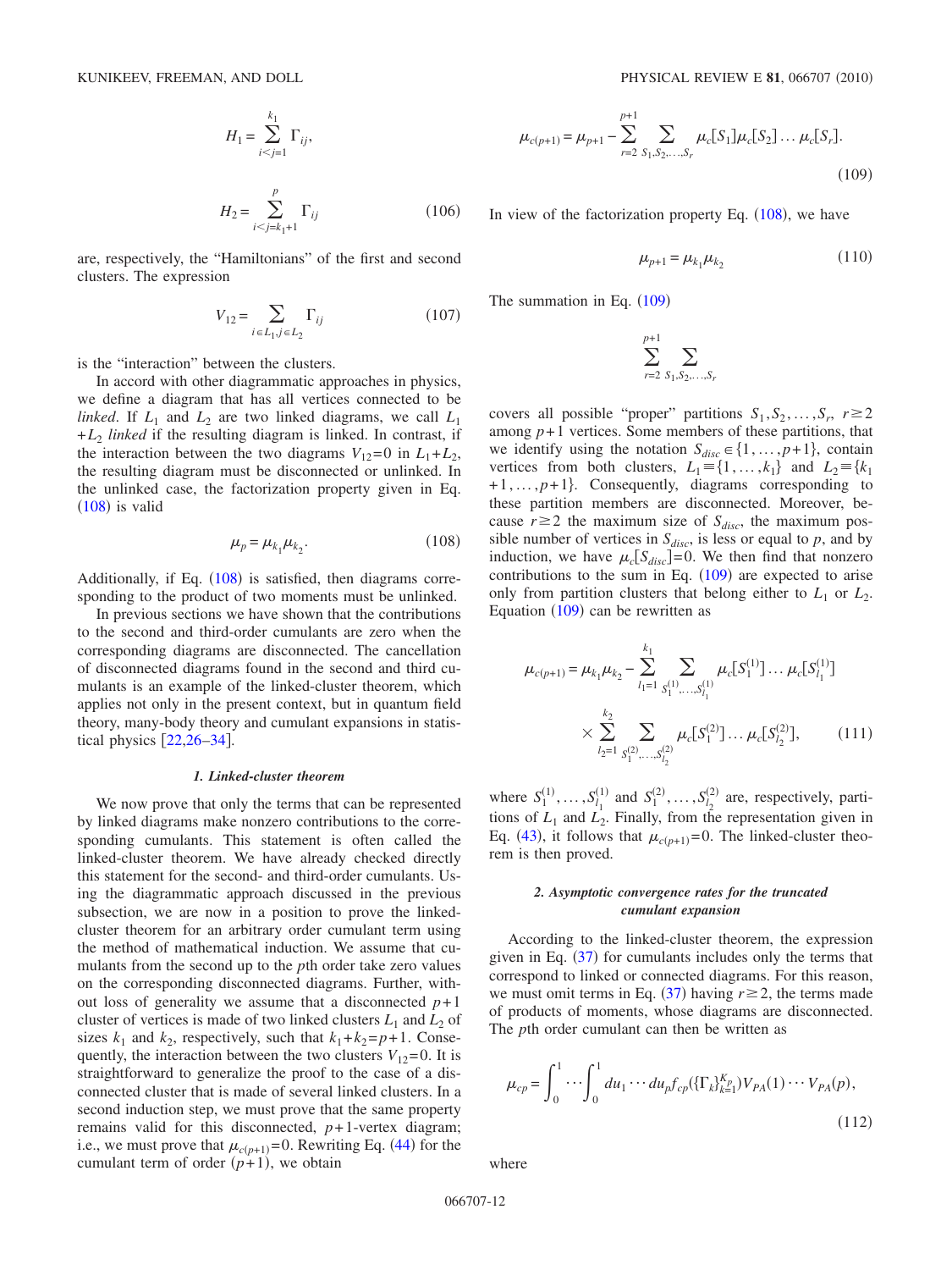<span id="page-13-1"></span>
$$
f_{cp} = \exp\left(\sum_{k=1}^{K_p} \Gamma_k\right)_c = \sum_{k=0}^{\infty} \frac{\left(\sum_{k=1}^{K_p} \Gamma_k\right)_c^k}{k!} = \sum_{k=p-1}^{\infty} \sum_{p_1 + \dots + p_{K_p} = k} \frac{(\Gamma_1^{p_1} \cdots \Gamma_{K_p}^{p_{K_p}})_{c}}{p_1! \cdots p_{K_p}!}.
$$
\n(113)

Here, the subscrit *c* equivalently denotes "cumulant" and "connected." The inner summation over non-negative integers  $p_1, p_2, \ldots, p_{K_p}$  is performed under the restrictions that  $p_1 + p_2 + \cdots + p_{K_p} = k$  and that all the vertices in the expansion should be connected by  $\Gamma_k \equiv \Gamma_{ij}$  couplings. The connectness of vertices is stressed by the subscript *c*. Using the last restriction, the outer summation over *k*, starts at *p*−1, because *p* vertices cannot be connected by less than *p*−1 pairwise lines or couplings.

The lowest order contribution to Eq.  $(113)$  $(113)$  $(113)$  is the term *k*=*p*−1

$$
f_{cp} = \sum_{\text{linked diagrams}} \Gamma_{k_1} \Gamma_{k_2} \cdots \Gamma_{k_{p-1}}, \tag{114}
$$

where  $\Gamma_{k_1}, \Gamma_{k_2}, \ldots, \Gamma_{k_{p-1}}$  are pairwise couplings such that all *p* vertices are linked. Among all possible vertex connections we distinguish consecutive and centered ones. Figure  $2(c)$  $2(c)$ illustrates the notion of consecutive, centered, and loop diagrams in case of  $p=4$ . Consecutive connections are those whose vertices, ordered in an arbitrary way, are linked consecutively one after another. If we label a set of ordered vertices from 1 to *p*, a consecutive connection corresponds to the following chain of operators

$$
\Gamma_{12}\Gamma_{23}\cdots\Gamma_{(p-1)p}.\tag{115}
$$

<span id="page-13-2"></span>If a vertex is linked to all other *p*−1 vertices, then such a connection will be called *centered*. The corresponding "centered to vertex 1" operator chain takes the form

$$
\Gamma_{12}\Gamma_{13}\cdots\Gamma_{1p}.\tag{116}
$$

<span id="page-13-5"></span>For a consecutively linked cluster [Eq.  $(115)$  $(115)$  $(115)$ ], the contribution to the cumulant term is

<span id="page-13-3"></span>
$$
\mu_{cp}^{cons} = \sigma^{2(p-1)} \int_{0}^{1} \cdots \int_{0}^{1} du_1 \cdots du_p \gamma_{12} \gamma_{23} \cdots \gamma_{(p-1)p}
$$
\n
$$
\times \frac{dV_{PA}(1)}{dx} \frac{d^2V_{PA}(2)}{dx^2} \frac{d^2V_{PA}(3)}{dx^2} \cdots \frac{d^2V_{PA}(p-1)}{dx^2}
$$
\n
$$
\times \frac{dV_{PA}(p)}{dx}.
$$
\n(117)

The numerical evaluation of the *p*-dimensional integral Eq.  $(117)$  $(117)$  $(117)$  with the Gauss-Legendre quadrature formula requires in total  $2N_q$  calls to calculate the first and second derivatives of the potential function  $V_{PA}$ , where  $N_q$  is the number of quadrature points in a single dimension.

In Appendix A, we derive an asymptotic estimate [Eq.  $(A44)$  $(A44)$  $(A44)$ ] for integrals of the type Eq.  $(A33)$  $(A33)$  $(A33)$ , from which we obtain an estimate for

$$
\mu_{cp}^{cons} \sim \frac{C_p^{cons}}{N^{2p-1}},\tag{118}
$$

<span id="page-13-6"></span>where  $C_p^{\text{cons}}$  is a convergence constant. Moreover, in Appendix A we estimate the contribution  $[Eq. (A45)]$  $[Eq. (A45)]$  $[Eq. (A45)]$  from the loop diagram

$$
\Gamma_{12}\Gamma_{23}\cdots\Gamma_{(p-1)p}\Gamma_{p1},\tag{119}
$$

which includes  $p \Gamma$ -couplings. We find that the corresponding loop diagram contributes

<span id="page-13-4"></span>
$$
\mu_{cp}^{loop} = \sigma^{2p} \int_{0}^{1} \cdots \int_{0}^{1} du_1 \cdots du_p \gamma_{12} \gamma_{23} \cdots \gamma_{(p-1)p} \gamma_{p1}
$$

$$
\times \left[ \prod_{i=1}^{p} \frac{d^2 V_{PA}(i)}{dx^2} \right]
$$
(120)

<span id="page-13-7"></span>to the cumulant. According to Eq.  $(A48)$  $(A48)$  $(A48)$ , Eq.  $(120)$  $(120)$  $(120)$  is of the same order as the consecutive term; i.e.,

$$
\mu_{cp}^{loop} \sim \frac{C_p^{loop}}{N^{2p-1}}\tag{121}
$$

For a centered diagram representing Eq.  $(116)$  $(116)$  $(116)$  we obtain

$$
\mu_{cp}^{cent} = \sigma^{2(p-1)} \int_{0}^{1} \cdots \int_{0}^{1} du_1 \cdots du_p \gamma_{12} \gamma_{13} \cdots \gamma_{1p}
$$

$$
\times \frac{d^{p-1} V_{PA}(1)}{dx^{p-1}} \left[ \prod_{i=2}^{p} \frac{dV_{PA}(i)}{dx} \right].
$$
 (122)

<span id="page-13-8"></span>In Appendix A, we estimate this type of integral  $[Eq. (A51)]$  $[Eq. (A51)]$  $[Eq. (A51)]$ finding

$$
\mu_{cp}^{cent} \sim \frac{C_p^{cent}}{N^{2p-1}}.\tag{123}
$$

<span id="page-13-9"></span>Collecting all estimates Eqs.  $(118)$  $(118)$  $(118)$ ,  $(121)$  $(121)$  $(121)$ , and  $(123)$  $(123)$  $(123)$  we can conclude that the total *p*th cumulant term scales as

$$
\mu_{cp} \sim \frac{C_p}{N^{2p-1}},\tag{124}
$$

From Eq. ([124](#page-13-9)), one can obtain an asymptotic estimate for the convergence rate of the cumulant expansion. If the cumulant expansion is truncated at order *p*, then the convergence rate of the truncated cumulant expansion is defined by the asymptotic behavior of the next cumulant term of order  $(p+1)$ . The resulting term scales as  $N^{-(2p+1)}$ , a central result of this work.

#### **III. DISCUSSION**

<span id="page-13-0"></span>We have developed an asymptotic analysis of the cumulant expansion for the Fourier path integral representation of the quantum, imaginary-time density matrix. Starting from the Feynman-Kac formula expressed in Eq.  $(1)$  $(1)$  $(1)$ , we have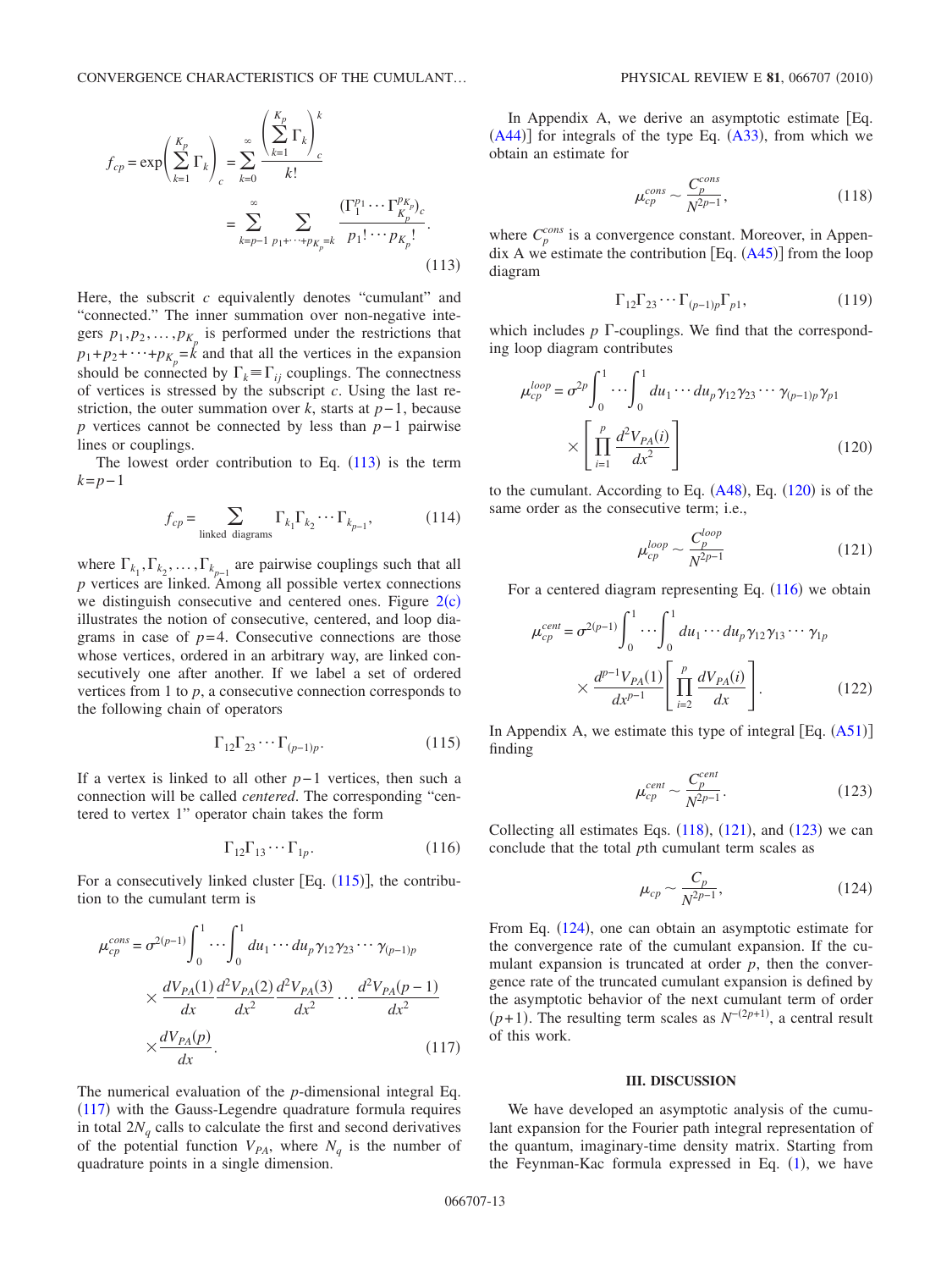used the perturbation series given in Eqs.  $(10)$  $(10)$  $(10)$  and  $(14)$  $(14)$  $(14)$ , expanded in powers of the path averaged potential energy de-fined in Eq. ([15](#page-3-2)). For the moments  $\mu_p$ ,  $p=1,2,...$  generated by this perturbation expansion we have found the compact integral representation expressed in Eq. ([102](#page-11-5)). The integrand of the  $p$ -dimensional integral given in Eq.  $(102)$  $(102)$  $(102)$  is defined as the exponential function  $\left[Eq. (103)\right]$  $\left[Eq. (103)\right]$  $\left[Eq. (103)\right]$  of a linear combination of differential operators  $\Gamma_{ij}$  acting on the product of p potential functions  $V_{PA}(1)$ ,  $\cdots$   $V_{PA}(p)$ . The operator  $\Gamma_{ij}$  is proportional to the  $\gamma_{ij}$  function [Eq. ([26](#page-4-4))], which asymptotically behaves as  $\gamma_{i\neq j} \sim 1/N^3$ , which in the limit  $N \to \infty$  goes to 0. In the same limit the exponential operator function given in Eq. ([103](#page-11-4)) reduces to the identity operator. Using the relation  $\varepsilon \sim 1/N$ , we can conclude that  $V_{PA}$ , defined in Eq. ([51](#page-7-1)), tends to *V*. Consequently, in the limit of large *N* we obtain a factorization of  $\mu_p \rightarrow \left[\overline{V}\right]^p$ , which results in Taylor's series expansion for the original exponential representation given in Eq.  $(14)$  $(14)$  $(14)$ .

When calculating the Feynman-Kac formula, it would be impractical to use the perturbation series truncated at *p*  $=p_{max}$ , because  $\mu_p$  considered as a function of *N* does not go to zero as  $N \rightarrow \infty$ . As we have demonstrated, the cumulant expansion given in Eq.  $(36)$  $(36)$  $(36)$  behaves well asymptotically. In particular the *p*th-order cumulant term  $\mu_{cp}$  scales as  $N^{-(2p-1)}$ . At large enough *N*, the truncated cumulant expansion is expected to provide a good approximation to the exact density matrix, with the error scaling as  $N^{-(2p_{\text{max}}+1)}$ .

Using the polynomial expansion in products  $\Gamma_1^{p_1} \cdots \Gamma_{K_p}^{p_{K_p}}$  of powers of  $\Gamma_k = \Gamma_{ij} = \gamma_{ij} \hat{d}_i \hat{d}_j$  for the exponential operator function given in Eq.  $(113)$  $(113)$  $(113)$ , the integrand of the *p*-dimensional integral given in Eq.  $(112)$  $(112)$  $(112)$  can be represented as a sum of products of *p* potential functions  $V_{PA}(1)$ ,  $\cdots V_{PA}(p)$  and their derivatives times the corresponding polynomial of  $\gamma$  functions. Only the linked diagrams corresponding to the chains of operators  $\Gamma_1^{p_1} \cdots \Gamma_{K_p}^{p_{K_p}}$  contribute to the final result. A numerical evaluation of the *p*-dimensional integral can be performed using, e.g., a *p*-dimensional Gauss-Legendre quadrature formula, with  $N_q$  quadrature points.

To find an optimal numerical scheme to evaluate the cumulants, it is important to estimate the amount of numerical work required. A reasonable estimate of this time is the number of potential function calls *N<sub>call</sub>* required to compute the integral given in Eq.  $(112)$  $(112)$  $(112)$ . To minimize the time required to calculate the potential energy function at a fixed argument, it is useful to have an analytic expression for the  $V_{PA}$  function. It is well known that the Gaussian transform expressed in Eq. ([46](#page-6-3)) can be evaluated analytically either for a polynomial or a Gaussian-type potential function. In general, we can assume that *V* can be fitted by a finite combination of polynomial and/or Gaussian-type potential functions. For example, we have shown that a fit to the Lennard-Jones potential using two Gaussians gives numerical results that are indistinguishable to within statistical fluctuations of Monte Carlo path integral simulations  $\lceil 20 \rceil$  $\lceil 20 \rceil$  $\lceil 20 \rceil$ .

As suggested in the previous paragraph, the computational cost in path integral simulations is dominated by the computational overhead required to evaluate the potential energy. Efficiency gains resulting from improved asymptotic convergence rates must be balanced with any possible increase in the number of calls required to evaluate the system potential. We have shown in Eq.  $(112)$  $(112)$  $(112)$  that we can attain the asymptotic convergence behavior at a given cumulant order *p* without including all terms in the series expansion for the cumulant. By truncating the expansion we are able to minimize the number of potential energy evaluations without sacrificing the improved asymptotic convergence rate. An important example is the case of the second-order cumulant discussed in the main text. We can attain the *N*−5 asymptotic convergence rate by including only the two terms represented in Eqs.  $(70)$  $(70)$  $(70)$  and  $(74)$  $(74)$  $(74)$ . By virtue of the truncation,  $N_{call} = 3N_q$ , resulting in a scaling that is linear in  $N_q$ . As a result of Eq. ([112](#page-12-2)) this linear scaling in  $N_q$  is maintained at all cumulant orders *p* so that  $N_{\text{call}} = (r_{\text{max}} + 1)N_q$  where  $r_{\text{max}}$  is the maximum order of the derivative of the potential function  $V_{PA}$  needed in the expansion to ensure the asymptotic convergence rate is  $N^{-(2p+1)}$ . Even though the current paper has examined the simple case of one-dimensional systems, by using the expansion, the remarkable linear scaling in  $N_a$  is maintained even for many-particle systems. Of course, if  $N_q$ must be increased with cumulant order to obtain sufficiently accurate evaluations of the integrals with respect to the imaginary-time variable, the scaling with cumulant order might be more severe than linear. Only numerical experience will enable a full understanding of the scaling with  $N_a$ . However, from the purely formal results, we expect to be able to extend partial averaging to higher-order cumulants in a variety of important quantum problems.

In Ref.  $[20]$  $[20]$  $[20]$ , we have numerically investigated convergence characteristics for the energy and heat capacity calculated with the first cumulant term in a one-dimensional Lennard-Jones model. Effects of the higher-order cumulant terms and their convergence properties for *N*-body systems are the subject of a separate publication.

### **ACKNOWLEDGMENTS**

This work has been supported in part by National Science Foundation Grant No. CHE0554922. J.D.D. gratefully acknowledges grant support of this research through the DOE Multiscale and Optimization for Complex Systems program (No. DE-SC0002413) and through DOE departmental program (No. DE-00015561).

## **APPENDIX A: ASYMPTOTIC ESTIMATES FOR INTEGRALS**

The purpose of this appendix is to derive the asymptotic behavior of the integrals encounted in the main text. First, we examine the behavior of the two-time integral defined in Eq. ([33](#page-4-2)) in the asymptotic limit  $(N \rightarrow \infty)$ 

<span id="page-14-0"></span>
$$
I_2(k) = \int_0^1 \int_0^1 du_1 du_2 [\gamma(u_1, u_2)]^k f_1(u_1) f_2(u_2)
$$
  
=  $2^k \sum_{n_1, \dots, n_k = N+1}^{\infty} \frac{1}{(\pi n_1)^2 \cdots (\pi n_k)^2} \int_0^1 du_1$   
 $\times \sin(\pi n_1 u_1) \cdots \sin(\pi n_k u_1) f_1(u_1)$   
 $\times \int_0^1 du_2 \sin(\pi n_1 u_2) \cdots \sin(\pi n_k u_2) f_2(u_2)$  (A1)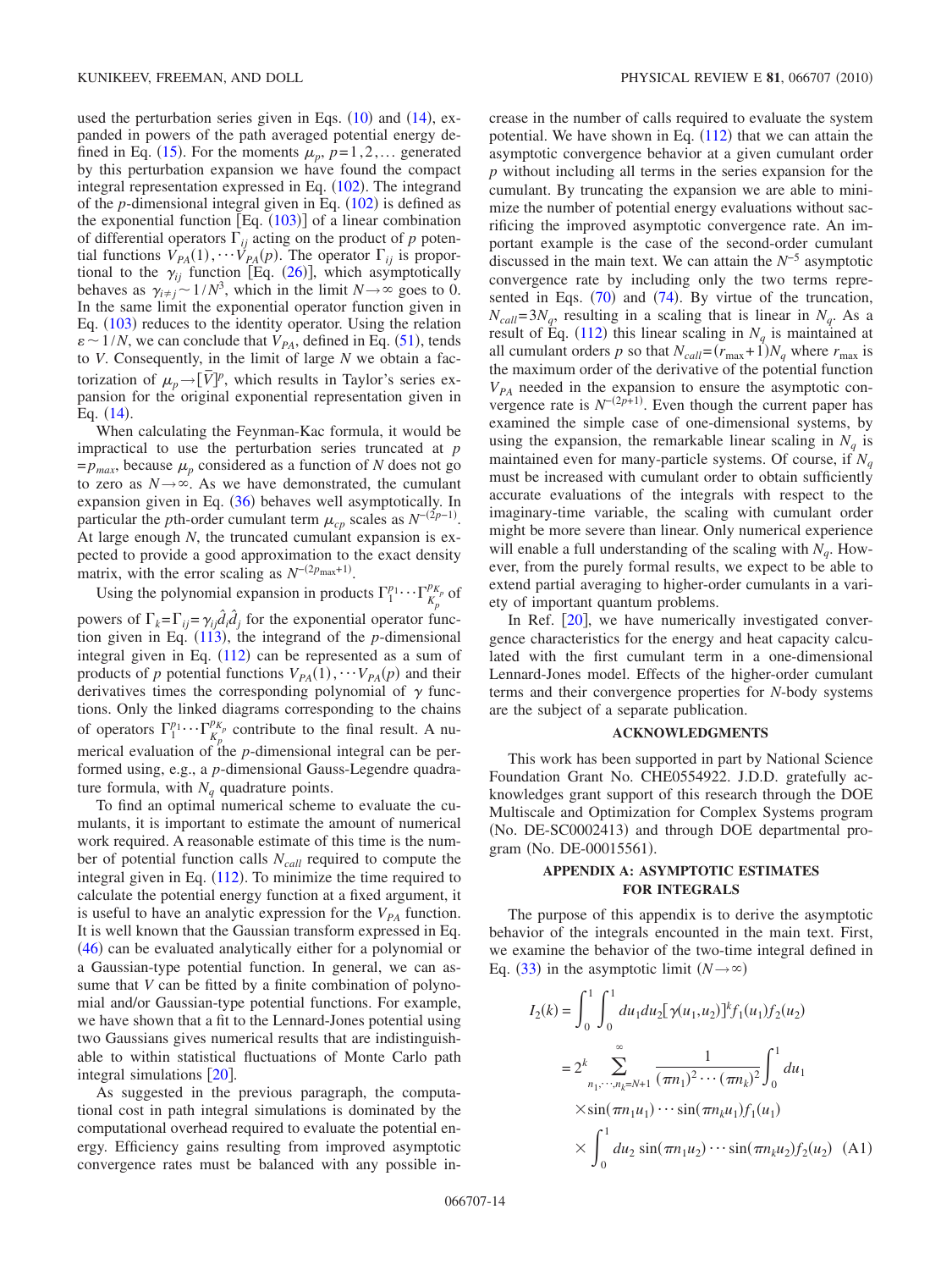where  $f_1(u)$  and  $f_2(u)$  are smooth functions of *u* and  $k \ge 1$  is an integer. In the second line we have used expansion given in Eq. ([66](#page-8-4)) for  $\gamma$ . Expanding both  $f_1$  and  $f_2$  (denoted generally by  $f_{1,2}$ ) in a Fourier series we obtain

<span id="page-15-1"></span>
$$
f_{1,2}(u_{1,2}) = \sum_{m_{1,2}=0}^{\infty} \tilde{f}_{1,2}(m_{1,2}) \cos(\pi m_{1,2} u_{1,2}).
$$
 (A2)

If Eq.  $(A2)$  $(A2)$  $(A2)$  is substituted into Eq.  $(A1)$  $(A1)$  $(A1)$ , the trigonometric integrals can be evaluated analytically resulting in the expression

<span id="page-15-4"></span>
$$
I_2(k) = 2^k \sum_{n_1 \cdots n_k = N+1}^{\infty} \frac{1}{(\pi n_1)^2 \cdots (\pi n_k)^2} \sum_{m_1, m_2 = 0}^{\infty} \widetilde{f}_1(m_1) \widetilde{f}_2(m_2)
$$
  
×  $J(m_1, n_1, \cdots, n_k) J(m_2, n_1, \cdots, n_k),$  (A3)

where

<span id="page-15-2"></span>
$$
J(n_0, n_1, \cdots, n_k) \equiv \int_0^1 du \cos(\pi n_0 u) \sin(\pi n_1 u) \cdots \sin(\pi n_k u)
$$

$$
= \frac{1}{2^{k+1} i^k} \sum_{\sigma_0, \sigma_1, \cdots, \sigma_k = \pm 1} \sigma_1 \cdots \sigma_k
$$

$$
\times \begin{cases} 1 & \text{if } \nu = 0 \\ \frac{(-1)^{\nu} - 1}{i \pi \nu} & \text{if } \nu \neq 0 \end{cases},
$$

$$
\nu = \sum_{j=0}^k n_j \sigma_j.
$$
 (A4)

We assume that  $f_i$ ,  $i=1,2$  are quadratically integrable. For such functions, to order  $\varepsilon$ , these functions are well represented by a finite series with  $M_{\varepsilon_{1,2}}$  terms

<span id="page-15-9"></span>
$$
\left[\int_0^1 du \left(f_{1,2}(u) - \sum_{m=0}^{M_{\epsilon 1,2}} \widetilde{f}_{1,2}(m) \cos(\pi m u)\right)^2\right]^{1/2} \le \varepsilon.
$$
\n(A5)

In the asymptotic limit we recognize the condition *N*  $>M_{\varepsilon 1,2}$ . Because the integral in Eq. ([A4](#page-15-2)) is real, we observe the separate contributions for even and odd values of *k*. At  $k=1$  and 2 we obtain, respectively,

<span id="page-15-3"></span>
$$
J(n_0, n_1) = \frac{1 - (-1)^{n_0 + n_1}}{(\pi n_1)[1 - (n_0/n_1)^2]} = \frac{1 - (-1)^{n_0 + n_1}}{\pi n_1} \sum_{j=0}^{\infty} \left(\frac{n_0}{n_1}\right)^{2j}
$$
\n(A6)

and

<span id="page-15-8"></span>
$$
J(n_0, n_1, n_2) = \frac{1}{8} \{ \delta_{n_1, n_2 + n_0} + \delta_{n_1, n_2 - n_0} + \delta_{n_2, n_1 + n_0} + \delta_{n_2, n_1 - n_0} \},\tag{A7}
$$

where  $\delta_{n,m}$  is the Kronecker delta. After substituting Eq. ([A6](#page-15-3)) into Eq.  $(A3)$  $(A3)$  $(A3)$ , we obtain

<span id="page-15-7"></span>
$$
I_2(1) = \sum_{n=N+1}^{\infty} \frac{2}{(\pi n)^4} \sum_{j_1, j_2=0}^{\infty} \frac{(-1)^{j_1+j_2}}{(\pi n)^{2(j_1+j_2)}}
$$
  
×[(-1)<sup>n</sup>f<sub>1</sub><sup>(2j<sub>1</sub>)</sup>(1) - f<sub>1</sub><sup>(2j<sub>1</sub>)</sup>(0)]  
×[(-1)<sup>n</sup>f<sub>2</sub><sup>(2j<sub>2</sub>)</sup>(1) - f<sub>2</sub><sup>(2j<sub>2</sub>)</sup>(0)], (A8)

<span id="page-15-5"></span>where the following equalities have been used:

$$
\sum_{m=0}^{M_s} (-1)^m \tilde{f}(m) m^{2j} = \frac{(-1)^j}{\pi^{2j}} f^{(2j)}(1),
$$
 (A9)

$$
\sum_{m=0}^{M_s} \tilde{f}(m)m^{2j} = \frac{(-1)^j}{\pi^{2j}} f^{(2j)}(0).
$$
 (A10)

<span id="page-15-6"></span><span id="page-15-0"></span>The functions on the right-hand side of Eqs.  $(A9)$  $(A9)$  $(A9)$  and  $(A10)$  $(A10)$  $(A10)$ are -approximants using a truncated Fourier series. The leading term in Eq.  $(A8)$  $(A8)$  $(A8)$  is seen to be of third order

$$
I_2(1) = \sum_{n=N+1}^{\infty} \frac{2}{(\pi n)^4} [(-1)^n f_1(1) - f_1(0)]
$$
  
 
$$
\times [(-1)^n f_2(1) - f_2(0)] + O(N^{-5}). \tag{A11}
$$

<span id="page-15-10"></span>Equation  $(A11)$  $(A11)$  $(A11)$  can be rewritten

$$
I_2(1) = \frac{2}{\pi^4} \left\{ \frac{1}{3N^3} [f_1(0)f_2(0) + f_1(1)f_2(1)] - S_4(N)[f_1(1)f_2(0) + f_1(0)f_2(1)] \right\} + O(N^{-5}),
$$
\n(A12)

where

$$
S_k(N) = \sum_{n=N+1}^{\infty} \frac{(-1)^n}{n^k}.
$$
 (A13)

The asymptotic behavior in *N* can be estimated separately for even and odd values of *N*. At even *N*, we have

$$
S_k(N) = \sum_{n=1}^{\infty} \frac{1}{(N+2n)^k} - \sum_{n=0}^{\infty} \frac{1}{(N+2n+1)^k}
$$
  
=  $\frac{1}{N^{k-1}} \left\{ \sum_{n=1}^{\infty} \frac{1/N}{\left(1+2\frac{n}{N}\right)^k} - \sum_{n=0}^{\infty} \frac{1/N}{\left(1+\frac{2n+1}{N}\right)^k} \right\}$   

$$
\approx \frac{1}{N^{k-1}} \left\{ \int_{1/N}^{\infty} \frac{dx}{(1+2x)^k} - \int_{0}^{\infty} \frac{dx}{\left(1+\frac{1}{N}+2x\right)^k} \right\} = -\frac{1}{2N^k},
$$
(A14)

whereas at *N* odd, one finds the same estimate by modulus, but with the opposite, "+" sign. Consequently, at any large *N* we obtain

$$
S_k(N) = \frac{(-1)^{N+1}}{2N^k}.
$$
 (A15)

After substituting Eq.  $(A7)$  $(A7)$  $(A7)$  into Eq.  $(A3)$  $(A3)$  $(A3)$ , we obtain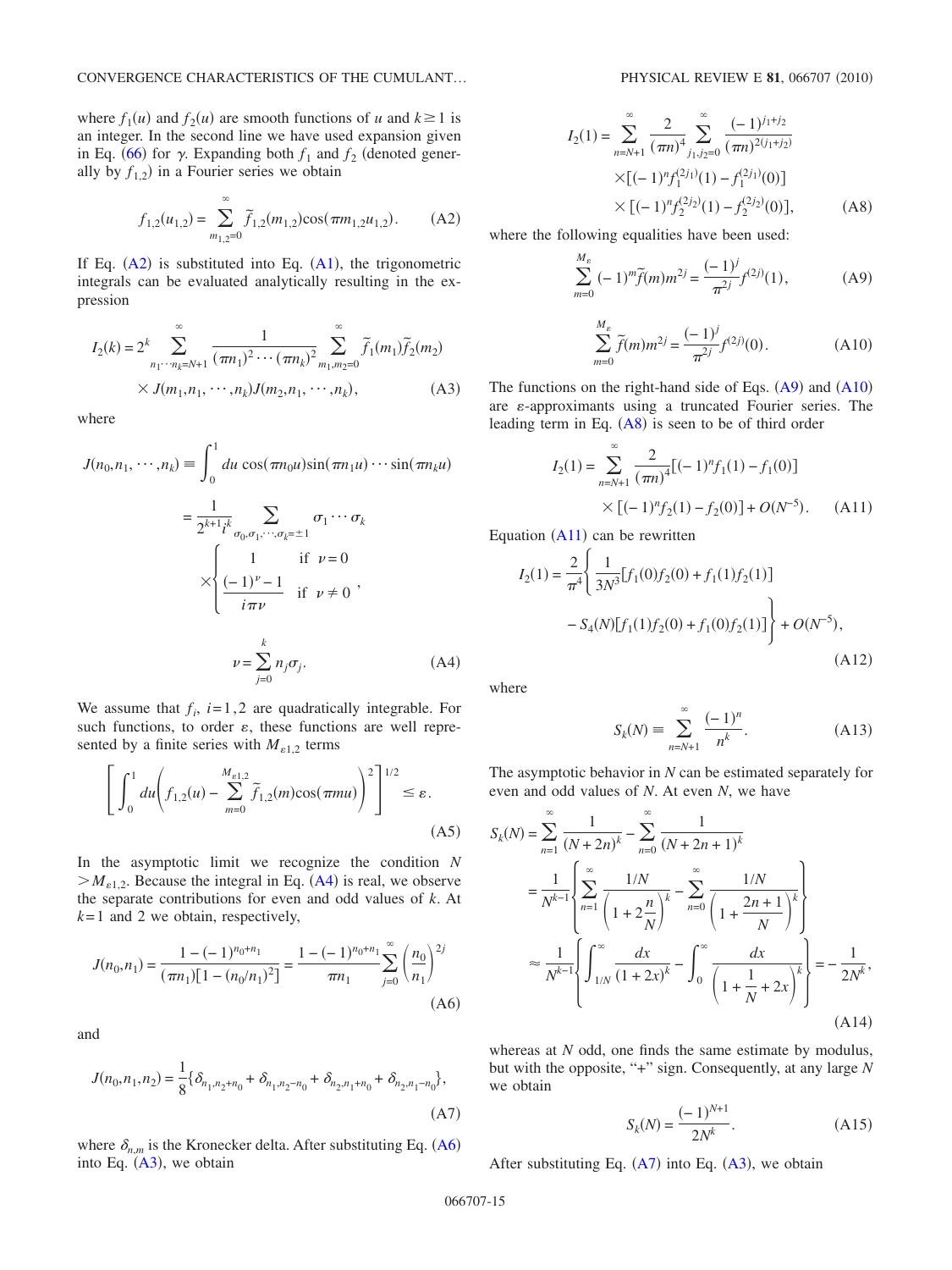$\epsilon$ 

<span id="page-16-2"></span>
$$
I_2(2) = \sum_{n=N+1}^{\infty} \frac{1}{(\pi n)^4} \left\{ \tilde{f}_1(0) \tilde{f}_2(0) + \frac{1}{2} \sum_{m=1}^{M_{\varepsilon}} \tilde{f}_1(m) \tilde{f}_2(m) \frac{1 + \left(\frac{m}{n}\right)^2}{\left[1 - \left(\frac{m}{n}\right)^2\right]^2} \right\}
$$
  

$$
\approx \sum_{n=N+1}^{\infty} \frac{1}{(\pi n)^4} \left\{ \tilde{f}_1(0) \tilde{f}_2(0) + \frac{1}{2} \sum_{m=1}^{M_{\varepsilon}} \tilde{f}_1(m) \tilde{f}_2(m) + \frac{3}{2n^2} \sum_{m=1}^{M_{\varepsilon}} m^2 \tilde{f}_1(m) \tilde{f}_2(m) \right\},
$$
(A16)

<span id="page-16-1"></span>where  $M_{\varepsilon} = \min(M_{\varepsilon 1}, M_{\varepsilon 2})$ . After integrating by parts, we find

$$
K_j \equiv \int_0^1 du f_1^{(2j)}(u) f_2(u)
$$
  
= 
$$
\int_0^1 du f_1(u) f_2^{(2j)}(u)
$$
  
= 
$$
\delta_{j,0} \tilde{f}_1(0) \tilde{f}_2(0) + \frac{1}{2} \sum_{m=1}^{M_g} (\pi m)^{2j} \tilde{f}_1(m) \tilde{f}_2(m), \quad (A17)
$$

where  $j=0,1,\dots$ . Using Eq. ([A17](#page-16-1)), Eq. ([A16](#page-16-2)) can be rewritten as

<span id="page-16-3"></span>
$$
I_2(2) = K_0 \sum_{n=N+1}^{\infty} \frac{1}{(\pi n)^4} + 3K_1 \sum_{n=N+1}^{\infty} \frac{1}{(\pi n)^6} + \cdots,
$$
\n(A18)

with

$$
K_0 = \int_0^1 du f_1(u) f_2(u), \tag{A19}
$$

and

$$
K_1 = \int_0^1 du f_1^{(2)}(u) f_2(u).
$$
 (A20)

We observe that

$$
\int_0^1 \int_0^1 du_1 du_2 \gamma^2(u_1, u_2) = \sum_{n=N+1}^\infty \frac{1}{(\pi n)^4} \sim \frac{1}{3\pi^4 N^3},\tag{A21}
$$

so that the leading term of Eq.  $(A18)$  $(A18)$  $(A18)$  is of the third order, while the next term is of the fifth order. Moreover, as *N*  $\rightarrow \infty$  the "normalized" function  $\gamma^2(u_1, u_2)$  function becomes a Dirac delta function

<span id="page-16-0"></span>
$$
\lim_{N \to \infty} \frac{\gamma^2(u_1, u_2)}{\int_0^1 \int_0^1 du_1 du_2 \gamma^2(u_1, u_2)} = \delta(u_1 - u_2). \quad (A22)
$$

Equation  $(A22)$  $(A22)$  $(A22)$  has been proved in Appendix B of Ref. [[19](#page-19-13)].

For  $k > 2$  the number of terms in Eq.  $(A4)$  $(A4)$  $(A4)$  grows exponentially with *k*, and the corresponding expressions for asymptotic constants quickly become quite unwieldy. However, we can still obtain asymptotic estimates at  $k \geq 3$  by replacing the summations involved with integrations. By virtue of the Euler-MacLaurin summation formula  $[35]$  $[35]$  $[35]$ , these replacements become exact in the limit that  $N \rightarrow \infty$ . To demonstrate the approach, we examine Eq.  $(A3)$  $(A3)$  $(A3)$  noticing that the summation indices  $n_1, \ldots, n_k$  begin with  $N+1$ . We next replace these summation indices with continuous variables  $x_1$  $=n_1 / (N+1), \ldots, x_k = n_k / (N+1)$  and approximately replace the summation over indices by an integration over the corresponding *x*-variables with the integration range being defined from 1 to  $\infty$ . For odd values of  $k=2p+1$ ,  $p=0,1,...$ , the *J*-functions in Eq. ([A3](#page-15-4)) are inversely proportional to  $\Delta \sim N$ , so that asymptotically we obtain

<span id="page-16-4"></span>
$$
I_2(k = 2p + 1) \sim \frac{1}{N^{2p+3}} \int_1^{\infty} \cdots \int_1^{\infty} \frac{dx_1 \cdots dx_k}{x_1^2 \cdots x_k^2} \varphi_k(x_1, \cdots, x_k)
$$
  
=  $\frac{C_k}{N^{k+2}}$ . (A23)

Here, there is no need to specify the function  $\varphi_k$ ; the only requirement is the finiteness of the integral. At even values of  $k=2p+2$ ,  $p=0,1,...$ , the *J*-functions in Eq. ([A3](#page-15-4)) are proportional to Kronecker deltas, which asymptotically tend to Dirac delta functions as *N*→. As a result, we obtain *k*−1 independent integration variables, which we set to be  $x_2, \ldots, x_k$ , with  $x_1$  being a function of these  $k-1$  variables. The asymptotic expression for the integral takes the form

<span id="page-16-5"></span>
$$
I_2(k = 2p + 2) \sim \frac{1}{N^{2p+3}} \int_1^{\infty} \cdots \int_1^{\infty} \frac{dx_2 \cdots dx_k}{x_1^2 \cdots x_k^2} \varphi_k(x_1, \cdots, x_k)
$$
  
=  $\frac{C_k}{N^{k+1}}$ . (A24)

We next examine the asymptotic behavior of the threetime integrals of the type encountered in Eq.  $(97)$  $(97)$  $(97)$ 

$$
I_3(1,1,1) = \int_0^1 \int_0^1 du_1 du_2 du_3 f(u_1) f(u_2)
$$
  
 
$$
\times f(u_3) \gamma(u_1, u_2) \gamma(u_2, u_3) \gamma(u_1, u_3) \quad (A25)
$$

and

$$
I_3(0,1,1) = \int_0^1 \int_0^1 du_1 du_2 du_3 f_1(u_1)
$$
  
 
$$
\times f_2(u_2) f_2(u_3) \gamma(u_1, u_2) \gamma(u_1, u_3). \quad (A26)
$$

Using the Fourier expansion of Eq.  $(A2)$  $(A2)$  $(A2)$ , we obtain asymptotic results accurate to fifth order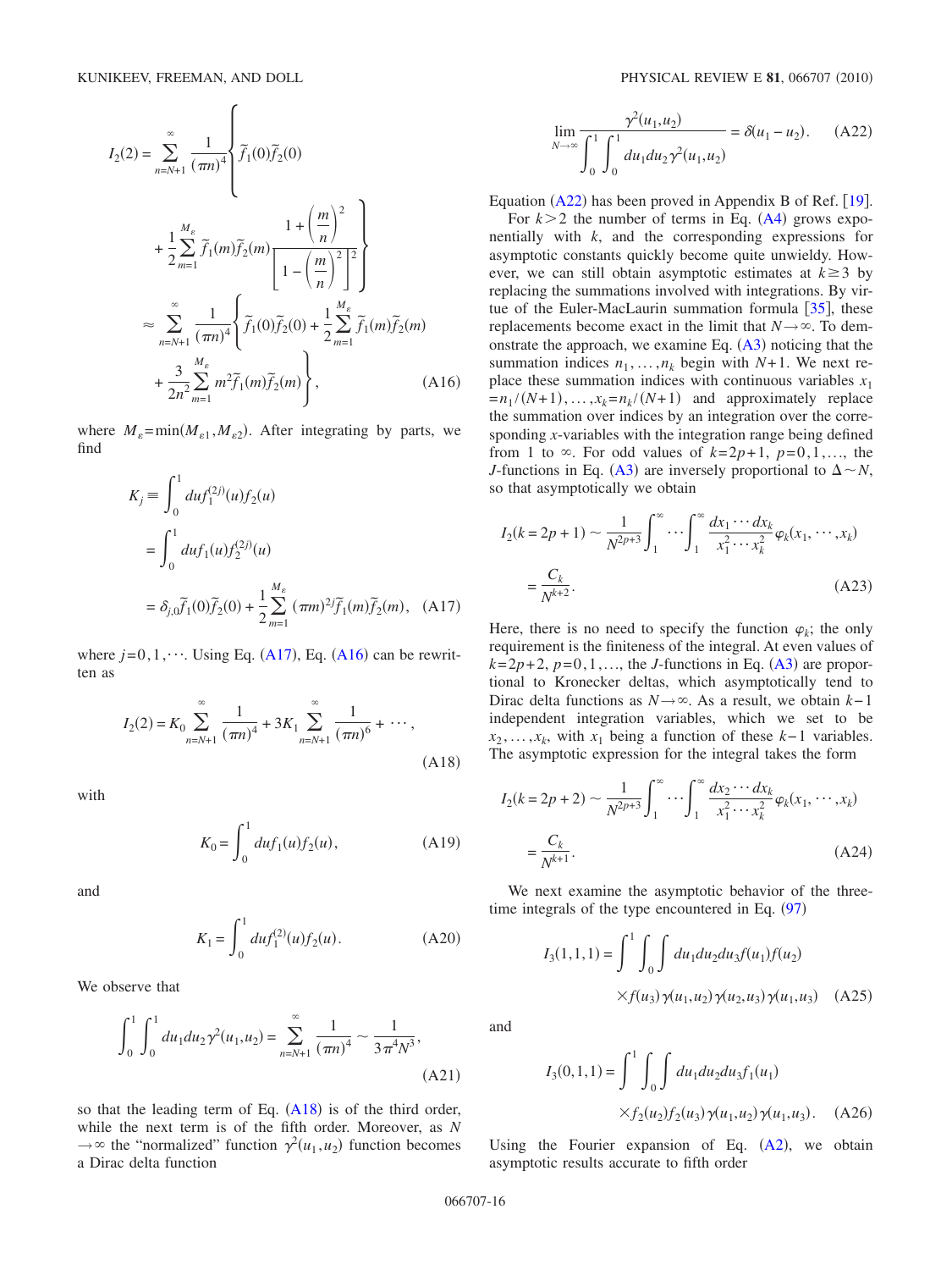<span id="page-17-5"></span>
$$
I_{3}(1,1,1) = \frac{1}{8} \sum_{m_{1},m_{2},m_{3}=0} \tilde{f}(m_{1}) \tilde{f}(m_{2}) \tilde{f}(m_{3})
$$
  

$$
\times \sum_{n_{1},n_{2},n_{3}=N+1} \frac{1}{(\pi n_{1})^{2} (\pi n_{2})^{2} (\pi n_{3})^{2}} \times (\delta_{n_{2},n_{3}+m_{1}} + \delta_{n_{2},n_{3}-m_{1}}) (\delta_{n_{3},n_{1}+m_{2}} + \delta_{n_{3},n_{1}-m_{2}}) (\delta_{n_{2},n_{1}+m_{3}} + \delta_{n_{2},n_{1}-m_{3}}) \sim \frac{1}{5 \pi^{6} N^{5}} \left\{ \frac{3}{4} \sum_{m_{1},m_{2}=0} \tilde{f}(m_{1}) + m_{2} \tilde{f}(m_{1}) \tilde{f}(m_{2}) + \frac{1}{4} [\tilde{f}(0)]^{3} \right\}
$$
(A27)

<span id="page-17-6"></span>and

$$
I_{3}(0,1,1) = \sum_{m_{1},m_{2},m_{3}=0} \tilde{f}_{1}(m_{1}) \tilde{f}_{2}(m_{2}) \tilde{f}_{2}(m_{3})
$$
  
\n
$$
\times \sum_{n_{1},n_{2},n_{3}=N+1} \frac{1}{(\pi n_{1})^{2}(\pi n_{2})^{2}}
$$
  
\n
$$
\times \frac{1}{2} [\delta_{n_{1},n_{2}+m_{1}} + \delta_{n_{1},n_{2}-m_{1}}]
$$
  
\n
$$
\times [1 - (-1)^{n_{1}+m_{2}}] \frac{n_{1}}{\pi(n_{1}^{2} - m_{2}^{2})}
$$
  
\n
$$
\times [1 - (-1)^{n_{2}+m_{3}}] \frac{n_{2}}{\pi(n_{2}^{2} - m_{3}^{2})}
$$
  
\n
$$
\times \sum_{n=N+1} \frac{1}{(\pi n)^{6}} \sum_{m_{1},m_{2},m_{3}=0} \tilde{f}_{1}(m_{1}) \tilde{f}_{2}(m_{2}) \tilde{f}_{2}(m_{3})
$$
  
\n
$$
\times [1 - (-1)^{n+m_{1}+m_{2}}][1 - (-1)^{n+m_{3}}].
$$
 (A28)

With some algebra it can be verified that

<span id="page-17-3"></span>
$$
\int_0^1 du[f(u)]^3 = \frac{3}{4} \sum_{m_1, m_2 = 0} \widetilde{f}(m_1 + m_2) \widetilde{f}(m_1) \widetilde{f}(m_2) + \frac{1}{4} [\widetilde{f}(0)]^3,
$$
\n(A29)

<span id="page-17-4"></span>
$$
\sum_{m_1,m_2,m_3=0} \tilde{f}_1(m_1) \tilde{f}_2(m_2) \tilde{f}_2(m_3)
$$
  
\n
$$
\times [1 - (-1)^{n+m_1+m_2}] [1 - (-1)^{n+m_3}]
$$
  
\n
$$
= f_1(0) [f_2(0)]^2 + f_1(1) [f_2(1)]^2 - (-1)^n f_2(0) f_2(1)
$$
  
\n
$$
\times [f_1(0) + f_1(1)] \tag{A30}
$$

<span id="page-17-0"></span>Using Eqs.  $(A29)$  $(A29)$  $(A29)$  and  $(A30)$  $(A30)$  $(A30)$ , Eqs.  $(A27)$  $(A27)$  $(A27)$  and  $(A28)$  $(A28)$  $(A28)$  can be rewritten

$$
I_3(1,1,1) \sim \frac{1}{5\pi^6 N^5} \int_0^1 du [f(u)]^3
$$
 (A31)

<span id="page-17-1"></span>and

$$
I_3(0,1,1) \sim \frac{1}{5\pi^6 N^5} [f_1(0)[f_2(0)]^2 + f_1(1)[f_2(1)]^2].
$$

We can also obtain an asymptotic estimate for the *p*-dimensional integral corresponding to a consecutively linked diagram

<span id="page-17-2"></span>
$$
I_p^{cons} = \int_0^1 \cdots \int_0^1 du_1 \cdots du_p \gamma(u_1, u_2)
$$
  
×  $\gamma(u_2, u_3) \cdots \gamma(u_{p-2}, u_{p-1}) \gamma(u_{p-1}, u_p)$   
×  $f_1(u_1) f_2(u_2) f_2(u_3) \cdots f_2(u_{p-2}) f_2(u_{p-1}) f_1(u_p)$ .  
(A33)

Substituting the expansion given in Eq.  $(66)$  $(66)$  $(66)$  for the  $\gamma$ -function, we obtain

<span id="page-17-9"></span>
$$
I_p^{cons} = 2 \sum_{n_1, \dots, n_{p-1} = N+1}^{\infty} \frac{J_1(n_1) J_1(n_{p-1})}{(\pi n_1)^2 \cdots (\pi n_{p-1})^2} \times J_2(n_1, n_2) J_2(n_2, n_3) \cdots J_2(n_{p-2}, n_{p-1}), \quad (A34)
$$

where

$$
J_1(n) = \int_0^1 du \, \sin(\pi nu) f_1(u), \tag{A35}
$$

$$
J_2(n_1, n_2) = \int_0^1 du [\cos \pi (n_1 - n_2)u - \cos \pi (n_1 + n_2)u] f_2(u).
$$
\n(A36)

Assuming the indices  $n, n_1, n_2 \ge N+1$ ,  $N \rightarrow \infty$  are large, one can estimate the first integral using integration by parts. The second integral can be estimated by neglecting the contribution from the highly oscillating cos  $\pi(n_1+n_2)u$  function. We then obtain the following estimates:

$$
J_1(n) \sim \frac{f_1(0) - (-1)^n f_1(1)}{\pi n},\tag{A37}
$$

<span id="page-17-7"></span>
$$
J_2(n_1, n_2) \to J_2(n_1 - n_2) = \int_0^1 du \cos[\pi(n_1 - n_2)u] f_2(u).
$$
\n(A38)

Using the Fourier expansion  $[Eq. (A2)]$  $[Eq. (A2)]$  $[Eq. (A2)]$  and the property of orthogonality of the cosine functions, the last integral can be reduced to

<span id="page-17-8"></span>
$$
J_2(n_1 - n_2) = \frac{1}{2} [1 + \delta_{|n_1 - n_2|,0}] \widetilde{f}_2(|n_1 - n_2|)
$$
 (A39)

Substituting Eqs.  $(A37)$  $(A37)$  $(A37)$  and  $(A39)$  $(A39)$  $(A39)$  into Eq.  $(A34)$  $(A34)$  $(A34)$ , we obtain

 $(A32)$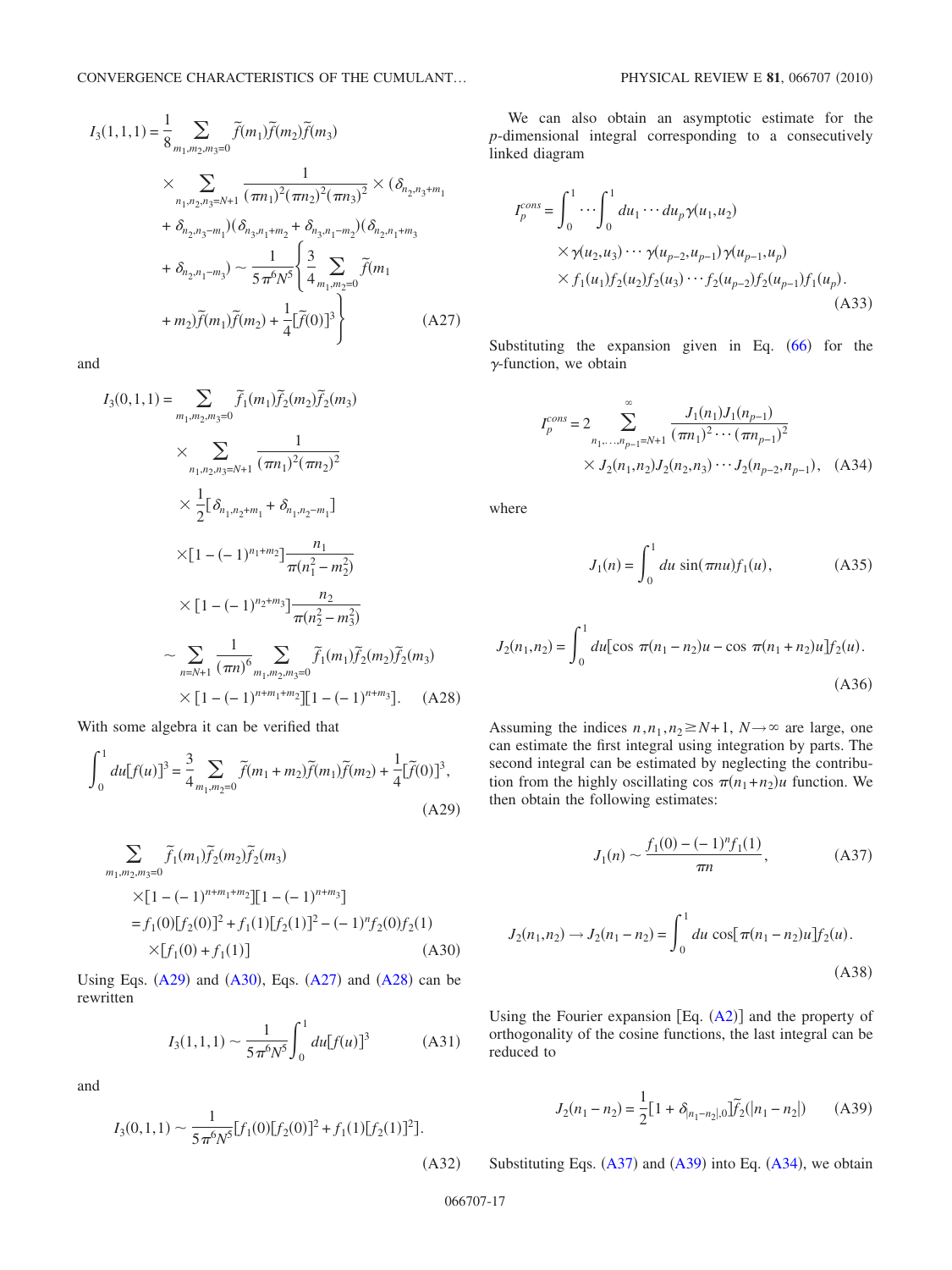$$
I_p^{cons} = 2^{3-p} \sum_{n_1, \dots, n_{p-1} = N+1}^{\infty} \frac{[f_1(0) - (-1)^{n_1} f_1(1)][f_1(0) - (-1)^{n_{p-1}} f_1(1)]}{(\pi n_1)^3 (\pi n_2)^2 \cdots (\pi n_{p-2})^2 (\pi n_{p-1})^3}
$$
  
×  $[1 + \delta_{|n_1 - n_2|,0}] \widetilde{f}_2(|n_1 - n_2|) \cdots [1 + \delta_{|n_{p-2} - n_{p-3}|,0}] \widetilde{f}_2(|n_{p-2} - n_{p-1}|).$  (A40)

<span id="page-18-3"></span>It is convenient to replace the set of integer variables  $n_1, \ldots, n_{p-1}$  running from *N*+1 to infinity to the set of diagonal and off-diagonal integer variables

$$
(n_1, n_2, \dots, n_{p-1}) \to (n_1, \Delta n_2 = n_2 - n_1, \dots, \Delta n_{p-1} = n_{p-1} - n_1),
$$
  
(A41)

so that the denominator in Eq.  $(A40)$  $(A40)$  $(A40)$  in the new variables becomes

$$
D = (\pi n_1)^3 (\pi [n_1 + \Delta n_2])^2 \cdots (\pi [n_1 + \Delta n_{p-2}])^2
$$
  
×( $\pi [n_1 + \Delta n_{p-1}])^3$ . (A42)

When the diagonal variable  $n_1 \geq \vert \Delta n_2 \vert, \ldots, \vert \Delta n_{n-1} \vert$ , we can set  $\Delta n_2$ =...= $\Delta n_{n-1}=0$  and obtain to leading order

$$
D = (\pi n_1)^{2p}.
$$
 (A43)

<span id="page-18-4"></span>The arguments of functions in the second line of Eq.  $(A40)$  $(A40)$  $(A40)$ depend only on the off-diagonal variables. For quadratically integrable functions the Fourier coefficients  $\tilde{f}_2(|\Delta n|) \rightarrow 0$  as  $|\Delta n| \rightarrow \infty$ , and to  $\varepsilon$  error, the function can be well approximated by a finite Fourier series, Eq.  $(A5)$  $(A5)$  $(A5)$ , with  $M_{\varepsilon}+1$  terms. The second line of Eq.  $(A40)$  $(A40)$  $(A40)$  makes sizable contributions to the sum only at finite values of the off-diagonal variables  $|\Delta n_2|, \ldots, |\Delta n_{p-1}|$ , restricted from above by the number  $M_{\varepsilon}$ . This upper bound implies that asymptotically at  $N \ge M_{\varepsilon}$  the approximation for denominator, Eq.  $(A43)$  $(A43)$  $(A43)$ , is justified and Eq.  $(A40)$  $(A40)$  $(A40)$  can estimated to give

<span id="page-18-0"></span>
$$
I_p^{cons} \sim C \sum_{n_1=N+1}^{\infty} \frac{1}{(\pi n_1)^{2p}} = O\left(\frac{1}{N^{2p-1}}\right). \tag{A44}
$$

This asymptotic estimate is consistent with Eqs.  $(A12)$  $(A12)$  $(A12)$  and ([A32](#page-17-1)), obtained in the particular cases  $p=2$  and 3.

We can also examine the integral that corresponds to a loop diagram

<span id="page-18-1"></span>
$$
I_p^{loop} = \int_0^1 \cdots \int_0^1 du_1 \cdots du_p
$$
  
×  $\gamma(u_1, u_2) \gamma(u_2, u_3) \cdots \gamma(u_{p-1}, u_p) \gamma(u_p, u_1)$   
×  $f(u_1) \cdots f(u_p).$  (A45)

Substituting the expansion of the  $\gamma$ -function as in Eq. ([A40](#page-18-3)), the loop integral can be reduced to

<span id="page-18-5"></span>
$$
I_p^{loop} = \sum_{n_1, \dots, n_p = N+1}^{\infty} \frac{1}{(\pi n_1)^2 \cdots (\pi n_p)^2}
$$
  
 
$$
\times J(n_1 - n_p)J(n_1 - n_2) \cdots J(n_{p-2} - n_{p-1})J(n_{p-1} - n_p),
$$
  
(A46)

where

$$
J(n) = \int_0^1 du \cos(\pi nu) f(u) = \frac{1}{2} [1 + \delta_{|n|,0}] \tilde{f}(n).
$$
 (A47)

Here, the  $\tilde{f}(n)$ 's are the Fourier coefficients in the Fourier expansion of the function  $f(u)$ . Using similar methods, we obtain the same asymptotic relations for

$$
I_p^{loop} = O\left(\frac{1}{N^{2p-1}}\right). \tag{A48}
$$

<span id="page-18-2"></span>Similar arguments can be made to obtain the asymptotic behavior for consecutive and loop diagrams given in Eqs.  $(A44)$  $(A44)$  $(A44)$  and  $(A48)$  $(A48)$  $(A48)$ . In the case of a consecutive diagram we have two end vertices 1 and *p*. Integration with respect to the variables associated with the end vertices,  $u_1$  and  $u_p$ , gives two extra factors in the denominator  $D$  of Eq.  $(A40)$  $(A40)$  $(A40)$ ,  $(\pi n_1)^2 \rightarrow (\pi n_1)^3$  and  $(\pi n_{p-1})^2 \rightarrow (\pi n_{p-1})^3$ . These limits arise from the asymptotic estimate given in Eq. ([A37](#page-17-7)). For vertices not at the ends, we obtain an extra  $\gamma(u_1, u_p)$  function coupling vertices 1 and *p*, which adds an extra factor  $(\pi n_p)^2$ to the denominator of Eq. ([A46](#page-18-5)). Using the diagonal approximation  $n_1 = ... = n_{p-1}$  or  $n_1 = ... = n_p$  for consecutive or loop diagrams, we find that in both cases, the denominator has the same scaling as  $(\pi n_1)^{2p}$ , from which the same asymptotic expressions, Eqs.  $(A44)$  $(A44)$  $(A44)$  and  $(A48)$  $(A48)$  $(A48)$ , follow. We have already faced the consecutive and loop diagrams for the particular cases  $p=2$  and 3, when we have observed the same asymptotic behavior for the integrals  $I_2(1)$  and  $I_2(2)$  [compare Eqs.  $(A12)$  $(A12)$  $(A12)$  and  $(A18)$  $(A18)$  $(A18)$ ], and for the integrals  $I_3(0,1,1)$ and  $I_3(1,1,1)$  [compare Eqs. ([A32](#page-17-1)) and ([A31](#page-17-0))].

In the case of a centered diagram we need to estimate the integral

$$
I_p^{cent} = \int_0^1 \cdots \int_0^1 du_1 \cdots du_p \gamma(u_1, u_2) \gamma(u_1, u_3) \cdots \gamma(u_1, u_p)
$$

$$
\times f_1(u_1) \left[ \prod_{i=2}^p f_2(u_i) \right].
$$
 (A49)

Using the asymptotic expansion for the  $\gamma$  function [Eq.  $(A37)$  $(A37)$  $(A37)$ ] and the Fourier expansion for function  $f_1$ , we obtain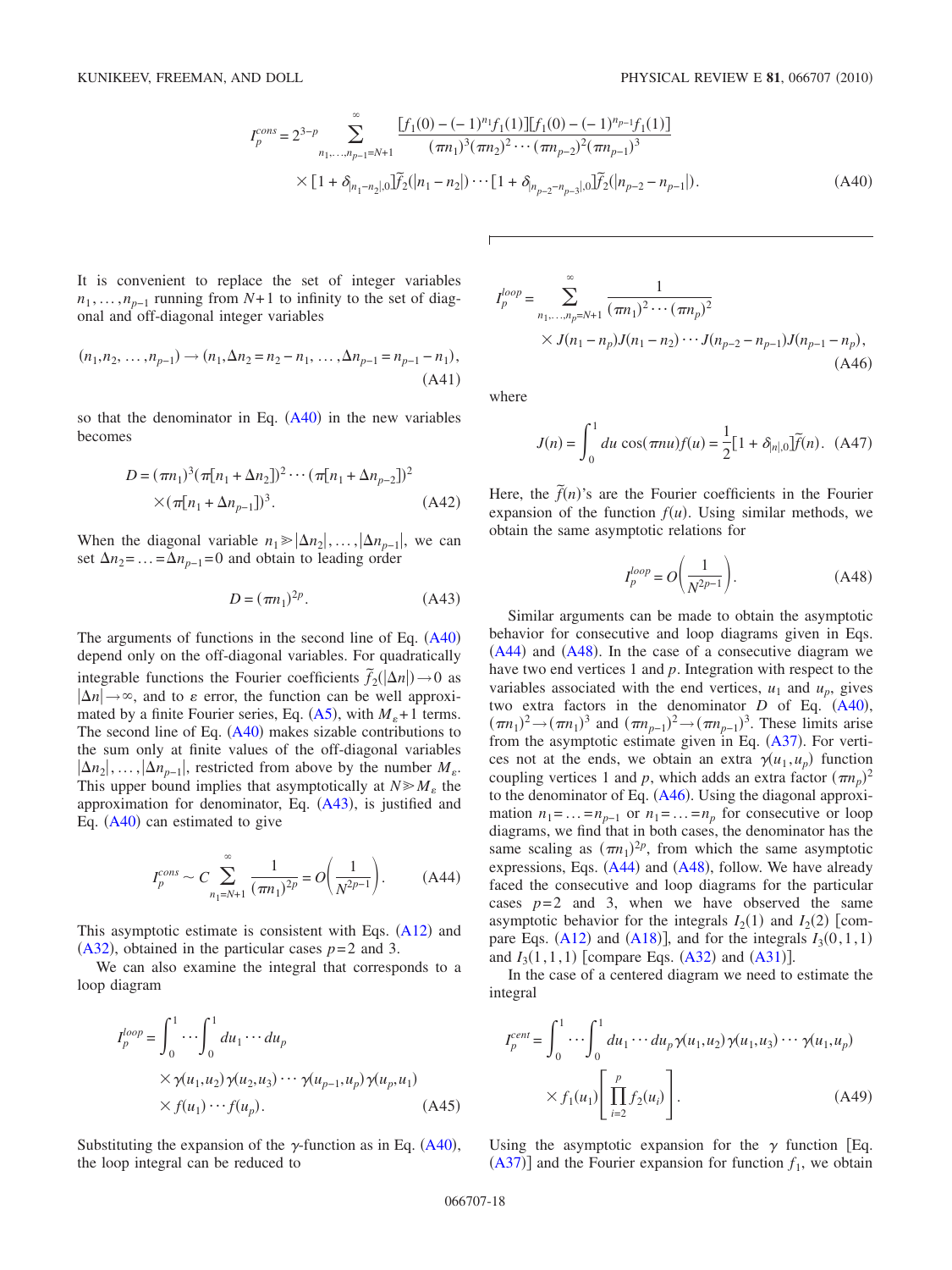<span id="page-19-23"></span>
$$
I_p^{cent} = 2^{p-1} \sum_{n_1, \dots, n_{p-1} = N+1}^{\infty} \left[ \prod_{i=1}^{p-1} \frac{f_2(0) - (-1)^{n_i} f_2(1)}{(\pi n_i)^3} \right]
$$
  
 
$$
\times \sum_{m=0}^{\infty} J(m, n_1, \dots, n_{p-1}) \tilde{f}_1(m), \qquad (A50)
$$

where  $J(m, n_1, \ldots, n_{p-1})$  is defined in Eq. ([A4](#page-15-2)). Equation  $(A50)$  $(A50)$  $(A50)$  is similar in structure to Eq.  $(A3)$  $(A3)$  $(A3)$ , and we use the method of rescaled variables  $x_1 = n_1 / (N+1), \ldots, x_{p-1}$  $=n_{p-1}/(N+1)$  in analogy to the method used in deriving Eqs.  $(A23)$  $(A23)$  $(A23)$  and  $(A24)$  $(A24)$  $(A24)$ . Separately examining the cases for even or odd values of *p*, we find the same asymptotic behaviors in both cases

$$
I_p^{cent} = O\left(\frac{1}{N^{2p-1}}\right) \tag{A51}
$$

#### **APPENDIX B: PROOF OF EQ. [\(100\)](#page-11-2)**

<span id="page-19-24"></span><span id="page-19-22"></span>Taking the Gaussian integral Eq. ([100](#page-11-2)) over  $\xi_1, \dots, \xi_p$ , we obtain

$$
g_p = \exp\left(\frac{1}{2}\sum_{i=1}^p \left[\sum_{k=i}^p \varepsilon_k^{1/2} \alpha_{ki} \hat{d}_k\right]^2\right)
$$
  
= 
$$
\exp\left(\frac{1}{2}\sum_{i=1}^p \sum_{k,k'=i}^p \varepsilon_k^{1/2} \varepsilon_{k'}^{1/2} \alpha_{ki} \alpha_{k'i} \hat{d}_k \hat{d}_{k'}\right)
$$
 (B1)

We next write the exponent of Eq.  $(B1)$  $(B1)$  $(B1)$  as

$$
\phi_p = \frac{1}{2} \sum_{i=1}^p \sum_{k,k'=i}^p \varepsilon_k^{1/2} \varepsilon_{k'}^{1/2} \alpha_{ki} \alpha_{k'i} \hat{d}_k \hat{d}_{k'} = \frac{1}{2} \sum_{k,k'=1}^p c_{kk'} \hat{d}_k \hat{d}_{k'},
$$
\n(B2)

where the coefficients are defined by

$$
c_{kk'} \equiv \varepsilon_k^{1/2} \varepsilon_{k'}^{1/2} \sum_{i=1}^{\min(k,k')} \alpha_{ki} \alpha_{k'i}.
$$
 (B3)

<span id="page-19-25"></span>We assume temporarily that  $k' \geq k$ . After the scalar multipli-cation of Eq. ([21](#page-3-7)) by the vector  $\vec{g}_{k'}$ , we obtain

$$
g_{k'k} \equiv \vec{g}_{k'} \cdot \vec{g}_k = \sum_{i=1}^k \alpha_{ki} \alpha_{k'i}
$$
 (B4)

Evidently, if  $k \geq k'$  Eq. ([B4](#page-19-25)) remains valid if  $k \leftrightarrow k'$  so that

$$
g_{k'k} = g_{kk'} = \sum_{i=1}^{\min(k,k')} \alpha_{ki} \alpha_{k'i}
$$
 (B5)

at any *k* and *k*. Consequently, we have

$$
c_{kk'} = \varepsilon_k^{1/2} \varepsilon_{k'}^{1/2} g_{kk'} \equiv \gamma_{kk'}, \tag{B6}
$$

which proves Eq.  $(100)$  $(100)$  $(100)$ .

- <span id="page-19-0"></span>[1] R. Feynman and A. Hibbs, *Quantum Mechanics and Path In*tegrals (McGraw-Hill, New York, 1965).
- <span id="page-19-2"></span>2 B. J. Berne and D. Thirumalai, [Annu. Rev. Phys. Chem.](http://dx.doi.org/10.1146/annurev.pc.37.100186.002153) **37**, 401 ([1986](http://dx.doi.org/10.1146/annurev.pc.37.100186.002153)).
- <span id="page-19-6"></span>[3] J. D. Doll, D. L. Freeman, and T. L. Beck, [Adv. Chem. Phys.](http://dx.doi.org/10.1002/9780470141274.ch2) **78**, 61 ([1990](http://dx.doi.org/10.1002/9780470141274.ch2)).
- <span id="page-19-3"></span>[4] D. M. Ceperley, [Rev. Mod. Phys.](http://dx.doi.org/10.1103/RevModPhys.67.279) 67, 279 (1995).
- 5 H. Kleinert, *Path Integrals in Quantum Mechanics, Statistics* and Polymer Physics (World Scientific, Singapore, 1995).
- <span id="page-19-1"></span>[6] M. Chaichian and I. Demichev, *Path Integrals: Stochastic Processes and Quantum Mechanics* IOP Publishing, Bristol, 2001), Vol. 1.
- <span id="page-19-4"></span>[7] K. S. Schweizer, R. M. Stratt, D. Chandler, and P. G. Wolynes, [J. Chem. Phys.](http://dx.doi.org/10.1063/1.442141) **75**, 1347 (1981).
- <span id="page-19-5"></span>[8] H. F. Trotter, [Proc. Am. Math. Soc.](http://dx.doi.org/10.2307/2033649) 10, 545 (1959).
- <span id="page-19-7"></span>[9] D. L. Freeman and J. D. Doll, [J. Chem. Phys.](http://dx.doi.org/10.1063/1.446640) **80**, 5709 (1984).
- <span id="page-19-8"></span>[10] D. L. Freeman and J. D. Doll, [J. Chem. Phys.](http://dx.doi.org/10.1063/1.448768) 82, 462 (1985).
- <span id="page-19-9"></span>[11] M. Eleftheriou, [J.](http://dx.doi.org/10.1063/1.478573) Doll, E. Curotto, and D. L. Freeman, J. [Chem. Phys.](http://dx.doi.org/10.1063/1.478573) 110, 6657 (1999).
- <span id="page-19-10"></span>[12] J. D. Doll, R. D. Coalson, and D. L. Freeman, *[Phys. Rev. Lett.](http://dx.doi.org/10.1103/PhysRevLett.55.1)* **55**, 1 ([1985](http://dx.doi.org/10.1103/PhysRevLett.55.1)).
- <span id="page-19-11"></span>[13] R. D. Coalson, D. L. Freeman, and J. D. Doll, [J. Chem. Phys.](http://dx.doi.org/10.1063/1.451778) **85**[, 4567](http://dx.doi.org/10.1063/1.451778) (1986).
- <span id="page-19-12"></span>[14] C. Predescu and J. D. Doll, [J. Chem. Phys.](http://dx.doi.org/10.1063/1.1509058) 117, 7448 (2002).
- 15 C. Predescu, D. Sabo, and J. D. Doll, [J. Chem. Phys.](http://dx.doi.org/10.1063/1.1595640) **119**,

[4641](http://dx.doi.org/10.1063/1.1595640) (2003).

- <span id="page-19-18"></span>[16] C. Predescu and J. D. Doll, *[Phys. Rev. E](http://dx.doi.org/10.1103/PhysRevE.67.026124)* **67**, 026124 (2003).
- [17] C. Predescu, D. Sabo, J. D. Doll, and D. L. Freeman, [J. Chem.](http://dx.doi.org/10.1063/1.1619372) Phys. 119[, 10475](http://dx.doi.org/10.1063/1.1619372) (2003).
- [18] C. Predescu, D. Sabo, J. D. Doll, and D. L. Freeman, [J. Chem.](http://dx.doi.org/10.1063/1.1625366) Phys. **119**[, 12119](http://dx.doi.org/10.1063/1.1625366) (2003).
- <span id="page-19-13"></span>[19] C. Predescu, J. Doll, and D. L. Freeman, e-print [arXiv:cond](http://arXiv.org/abs/arXiv:cond-mat/0301525)[mat/0301525.](http://arXiv.org/abs/arXiv:cond-mat/0301525)
- <span id="page-19-14"></span>[20] S. Kunikeev, D. L. Freeman, and J. Doll, [Int. J. Quantum](http://dx.doi.org/10.1002/qua.22241) [Chem.](http://dx.doi.org/10.1002/qua.22241) 109, 2916 (2009).
- <span id="page-19-15"></span>[21] K. Singer, Nature ([London](http://dx.doi.org/10.1038/181262b0)) **181**, 262 (1958).
- <span id="page-19-16"></span>[22] R. Kubo, [J. Phys. Soc. Jpn.](http://dx.doi.org/10.1143/JPSJ.17.1100) 17, 1100 (1962).
- <span id="page-19-17"></span>[23] R. D. Coalson, D. L. Freeman, and J. D. Doll, [J. Chem. Phys.](http://dx.doi.org/10.1063/1.456803) 91[, 4242](http://dx.doi.org/10.1063/1.456803) (1989).
- <span id="page-19-19"></span>[24] W. H. Press, S. A. Teukolsky, W. T. Vetterling, and B. P. Flannery, *Numerical Recipes in Fortran 77: The Art of Scientific Computing*, 2nd ed. Cambridge University Press, New York, 1992).
- <span id="page-19-20"></span>[25] G. Golub and C. V. Loan, *Matrix Computations* (The John Hopkins University Press, Baltimore, London, 1996).
- <span id="page-19-21"></span>[26] F. Englert, *[Phys. Rev.](http://dx.doi.org/10.1103/PhysRev.129.567)* **129**, 567 (1963).
- [27] T. Arai and B. Goodman, *[Phys. Rev.](http://dx.doi.org/10.1103/PhysRev.155.514)* **155**, 514 (1967).
- [28] R. F. Fox, [J. Math. Phys.](http://dx.doi.org/10.1063/1.523041) **17**, 1148 (1976).
- [29] K. Becker and W. Brening, [Z. Phys. B](http://dx.doi.org/10.1007/BF01406585) **79**, 195 (1990).
- [30] G. Sanyal, S. Mandal, S. Guha, and D. Mukherjee, *[Phys. Rev.](http://dx.doi.org/10.1103/PhysRevE.48.3373)*